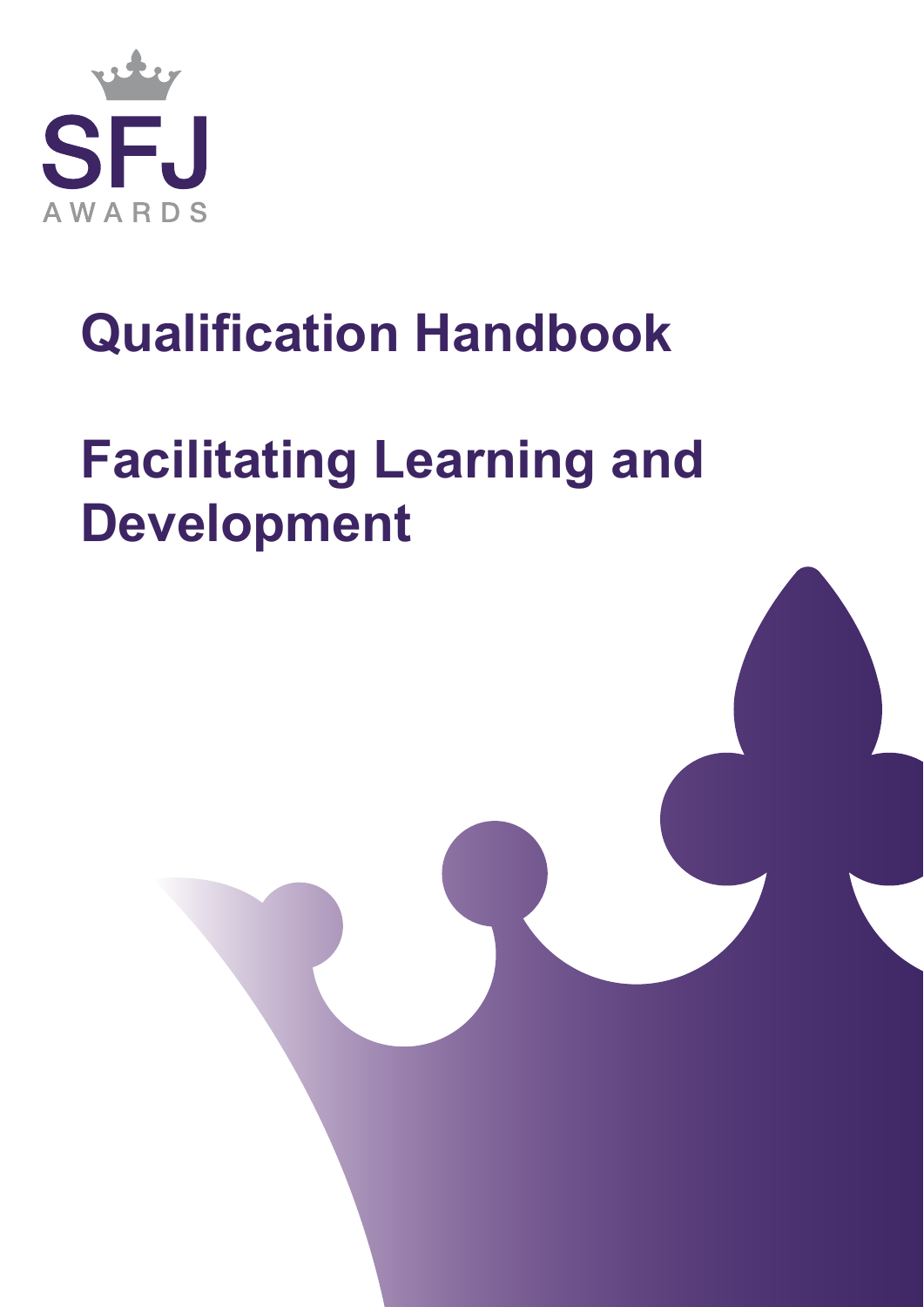### **Qualification Handbook**

### SFJ Awards Level 3 Award in Facilitating Learning and Development

Qualification Number: 601/6218/1

| <b>Version</b> | Date of issue | Amendment(s)                                       | Page     |
|----------------|---------------|----------------------------------------------------|----------|
| V2             | 20.07.17      | <b>Add Total Qualification Time</b>                | 6        |
|                |               | Update Section 2.9 Use of Languages                |          |
|                |               | Update Section 3 Centre Requirements (no change to | 8        |
|                |               | requirements)                                      |          |
|                |               | Update Section 4 Assessment ((no change to         | $9 - 16$ |
|                |               | requirements)                                      |          |
|                |               | Remove references to QCF                           | Various  |
|                |               | Add SFJ Awards copyright information               | 23       |
| V1.1           | 09.09.15      | Update SFJ Awards contact details                  | 4        |
| V <sub>1</sub> | 29.05.15      | N/A                                                |          |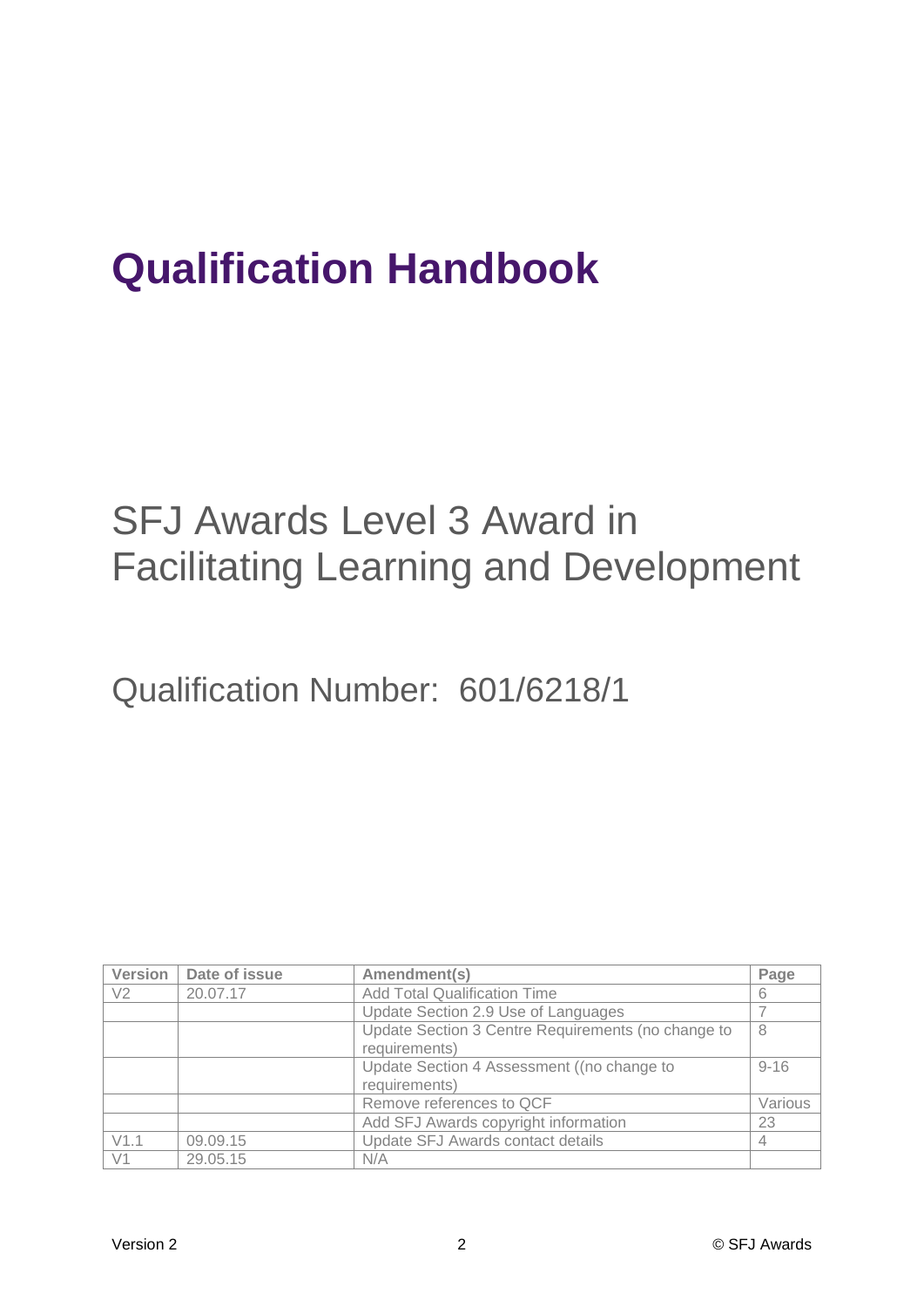### **Contents**

#### **1 Introduction**

- 1.1 About us
- 1.2 Customer Service Statement<br>1.3 Centre Support
- Centre Support

#### **2 The Qualification**

- 2.1 Overall Objective for the Qualification
- 2.2 Pre-entry Requirements
- 2.3 Units and Rules of Combination
- 2.4 Total Qualification Time (TQT)
- 2.5 Age Restriction
- 2.6 Opportunities for Progression
- 2.7 Exemption
- 2.8 Credit Transfer
- 2.9 Use of Languages

#### **3 Centre Requirements**

#### **4 Assessment**

- 4.1 Evidence Requirements and Assessment Guidance
- 4.2 Assessors
- 4.3 Internal Quality Assurers
- 4.4 External Quality Assurers
- 4.5 Expert Witnesses
- 4.6 Assessing Competence
- 4.7 Methods for Assessing Competence
- 4.8 Assessing Knowledge and Understanding
- 4.9 Methods for Assessing Knowledge and Understanding
- 4.10 Assessment Planning
- 4.11 Standardisation
- 4.12 Recognition of Prior Learning (RPL)
- 4.13 Equality and Diversity
- 4.14 Health and Safety

#### **5 Qualification Units**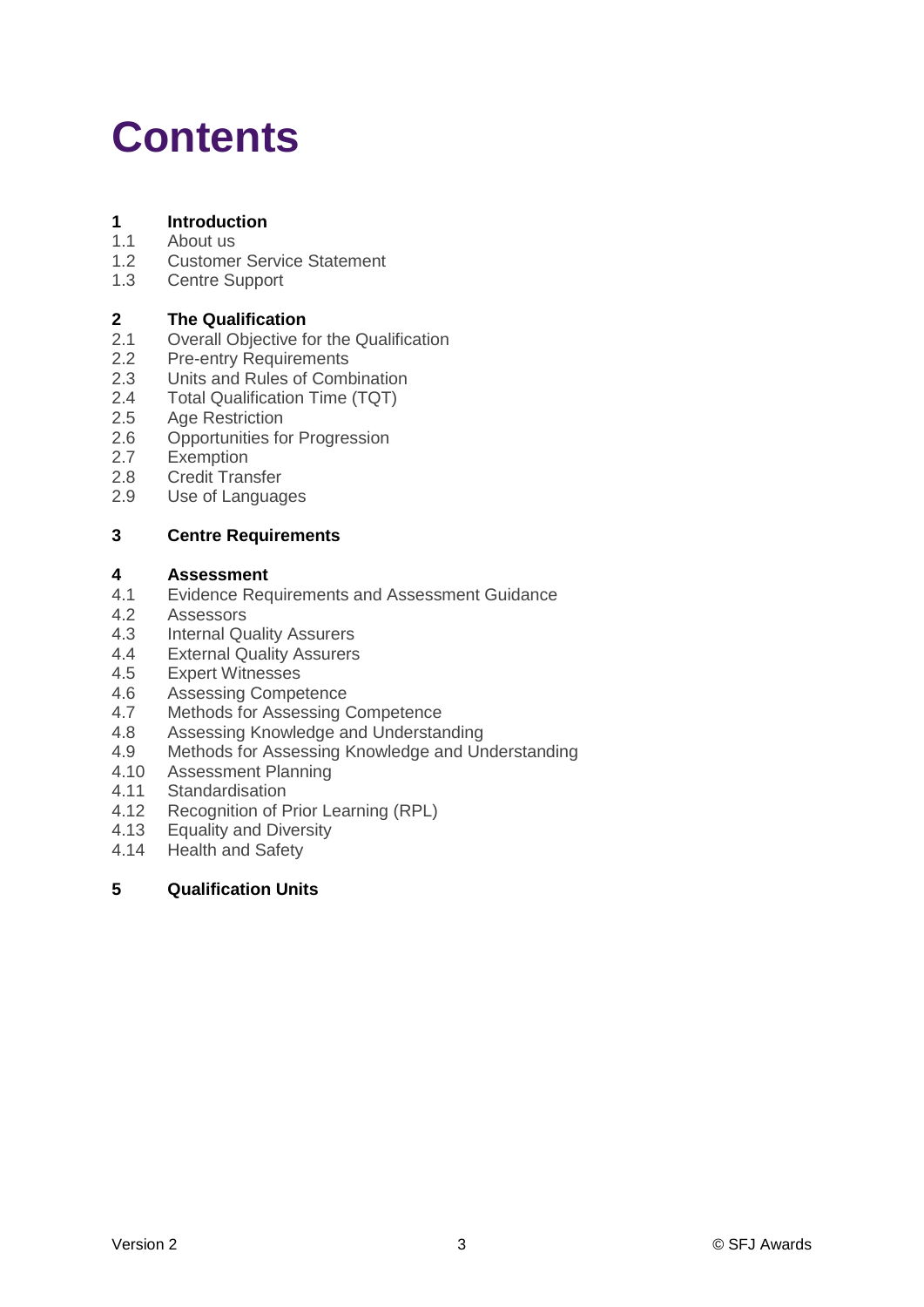### **1 Introduction**

#### **1.1 About us**

SFJ Awards is part of the Skills for Health and Justice Group. For over 10 years [Skills for](http://www.skillsforjustice.com/)  [Health and Skills for Justice](http://www.skillsforjustice.com/) have been working with employers, Governments of the UK and agencies within the skills system, to better equip workforces with the right skills now and for the future.

During this time both Skills for Health and Skills for Justice have earned an enviable reputation for their knowledge of the sectors and their proactive approach to the development of skills and qualifications, along with an ability to deliver genuinely workable solutions for the employers they represent.

SFJ Awards is an awarding organisation that builds upon this reputation, and understands the specific challenges facing the Policing, Community Safety, Legal, Armed Forces and Health sectors, enabling us to quality assure learning outcomes that are suited to the needs of the sectors.

Customer satisfaction is the cornerstone of our organisation, and is delivered through an efficient, customer-led service, providing excellent value for money.

#### **1.2 Customer Service Statement**

Our Customer Service Statement is published on SFJ Awards website giving the minimum level of service that Centres can expect. The Statement will be reviewed annually and revised as necessary in response to customer feedback, changes in legislation, and guidance from the qualifications Regulators.

#### **1.3 Centre Support**

SFJ Awards works in partnership with its customers. For help or advice contact:

SFJ Awards Consult House Meadowcourt Business Park 4 Hayland Street **Sheffield** S9 1BY

Tel: 0114 284 1970

E-mail: [info@sfjawards.com](mailto:info@sfjawards.com) Website: [www.sfjawards.com](http://www.sfjawards.com/)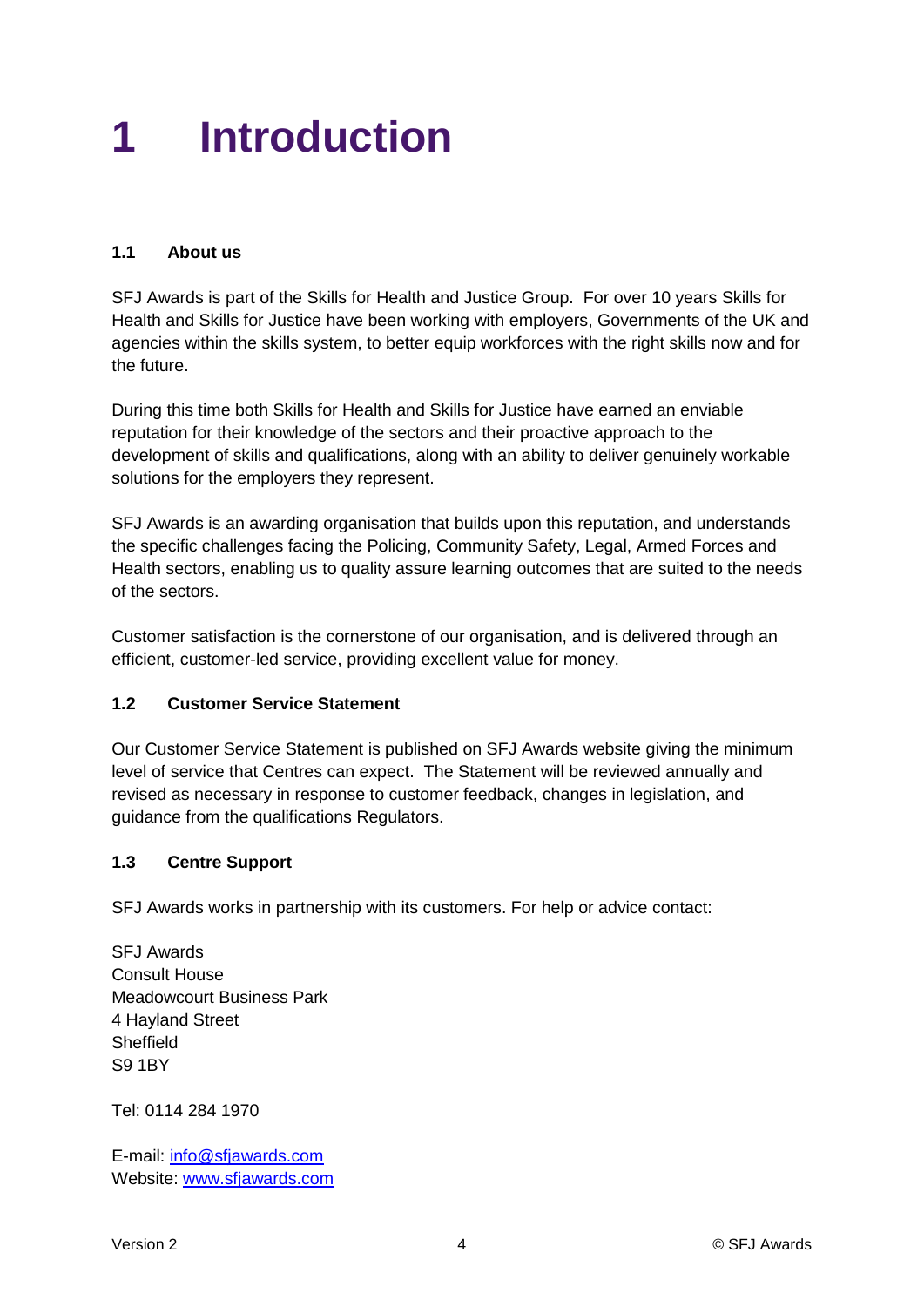## **2 The Qualification**

#### **2.1 Overall Objective for the Qualification**

This handbook relates to the following qualification:

• SFJ Awards Level 3 Award in Facilitating Learning and Development

The main objective of this qualification is to provide learners with the knowledge and skills to facilitate learning and development. Learners will acquire the knowledge and understanding of learning and development and be able to evidence that they can apply their knowledge and understanding by working in one of two contexts – either with groups of learners or with individual learners.

Potential learners include:

- People who are entering learning and development practice and need to demonstrate a minimum 'threshold' level of competence to facilitate learning and development of limited scope
- People whose job role includes a limited amount of learning and development practice (for example, experienced workers or team leaders working with new staff or trainees, or as workplace coaches/mentors working with apprentices)
- Work-based assessors who facilitate the development of learners as well as assess them and who wish to supplement their assessment qualification.

#### **2.2 Pre-entry Requirements**

There are no pre-entry requirements for enrolling to complete this qualification. However learners must be working with learners in an organisational context in order to generate the required performance evidence to achieve the assessment criteria.

#### **2.3 Units and Rules of Combination**

#### **SFJ Awards Level 3 Award in Facilitating Learning and Development**

To be awarded this qualification the learner must achieve a total of 12 credits; 6 credits from the mandatory unit and 6 credits from the optional group must be successfully completed as shown in the table below.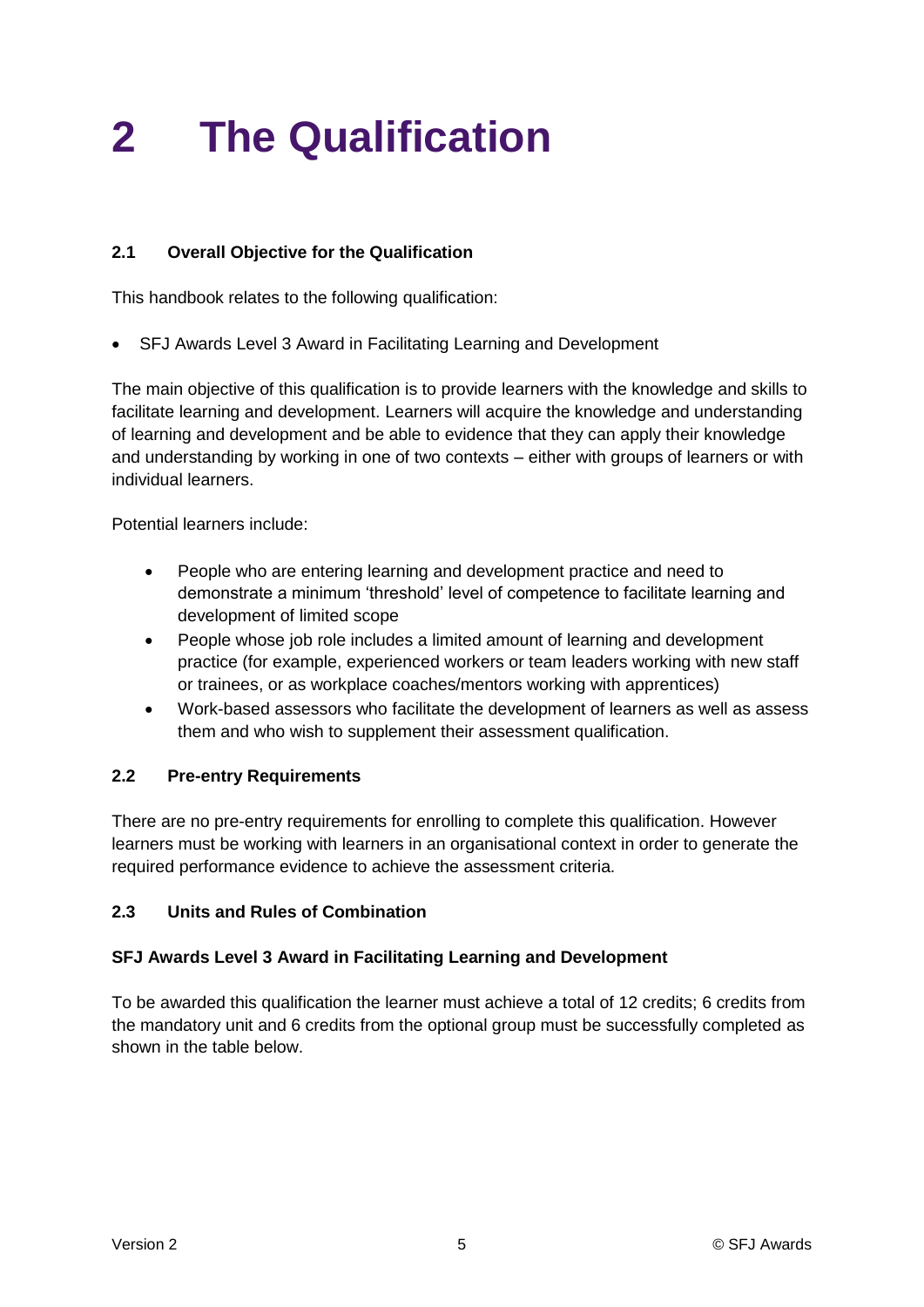| <b>Mandatory Unit</b><br>Unit Reference<br><b>Number</b> | <b>Unit Title</b>                                                      | Level | Credit<br>Value |
|----------------------------------------------------------|------------------------------------------------------------------------|-------|-----------------|
| Y/502/9541                                               | Understand the principles and practices of learning<br>and development | 3     | 6               |

| <b>Optional Units</b><br><b>Unit Reference</b><br><b>Number</b> | <b>Unit Title</b>                                   | <b>Level</b> | <b>Credit</b><br><b>Value</b> |
|-----------------------------------------------------------------|-----------------------------------------------------|--------------|-------------------------------|
| F/502/9548                                                      | Facilitate learning and development in groups       | 3            | 6                             |
| J/502/9549                                                      | Facilitate learning and development for individuals | 3            | 6                             |

#### **2.4 Total Qualification Time (TQT)**

Total Qualification Time comprises of the following two elements.<sup>1</sup>

- (a) The number of hours which an awarding organisation has assigned to a qualification for Guided Learning, and
- (b) An estimate of the number of hours a Learner will reasonably be likely to spend in preparation, study or any other form of participation in education or training, including assessment, which takes place as directed by – but, unlike Guided Learning, not under the immediate guidance or supervision of – a lecturer, supervisor, tutor or other appropriate provider of education or training.

Please note these are estimated hours. It is the responsibility of centres to decide the appropriate course duration, based on their learners' ability and level of existing knowledge. It is possible, therefore, that the number of guided learning hours will vary from one centre to another according to learners' needs.

Guided learning hours consist of all occasions when a member of training centre staff is present to give specific guidance towards the learning aim of the programme. This definition includes lectures, tutorials, supervised study and assignments. It does not include hours where supervision or assistance is of a general nature and is not specific to learners' study.

The Total Qualification Time and Guided Learning Hours for this qualification are as follows:

**<sup>.</sup>** <sup>1</sup> Total Qualification Time criteria, Ofqual September 2015 <https://www.gov.uk/government/publications/total-qualification-time-criteria>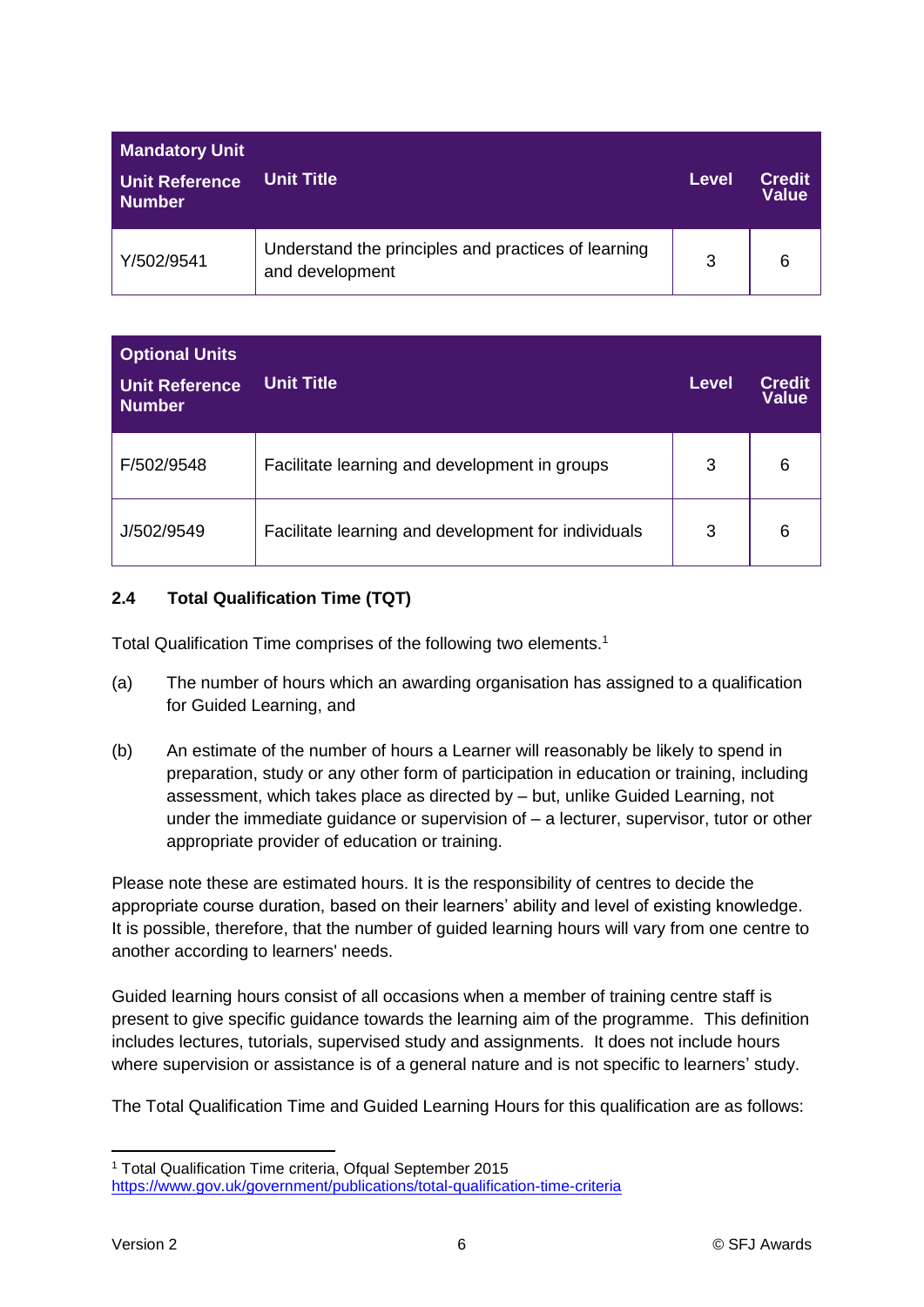| <b>Qualification Title</b>                                           | TQT | <b>GLH</b> |
|----------------------------------------------------------------------|-----|------------|
| SFJ Awards Level 3 Award in Facilitating Learning and<br>Development | 120 | 50         |

#### **2.5 Age Restriction**

This qualification is available to learners aged 16 years and over.

#### **2.6 Opportunities for Progression**

This qualification creates a number of opportunities for progression, including further qualifications in learning and development, training and education, and assessment.

#### **2.7 Exemption**

No exemptions have been identified.

#### **2.8 Credit Transfer**

Credits from identical units that have already been achieved by the learner may be transferred.

#### **2.9 Use of Languages**

SFJ Awards business language is English and we provide assessment materials and qualification specifications that are expressed in English. Assessment specifications and assessment materials may be requested in Welsh or Irish and, where possible, SFJ Awards will try to fulfil such requests. SFJ Awards will provide assessment materials and qualification specifications that are expressed in Welsh or Irish and support the assessment of those learners, where the number of learners makes it economically viable for SFJ Awards to do so. More information is provided in the SFJ Awards' Use of Language Policy.

For learners seeking to take a qualification and be assessed in British Sign Language or Irish Sign Language, please refer to SFJ Awards' Reasonable Adjustments Policy. A learner may be assessed in British Sign Language or Irish Sign Language where it is permitted by SFJ Awards for the purpose of Reasonable Adjustment.

Policies are available on our website **www.sfjawards.com** or on request from SFJ Awards.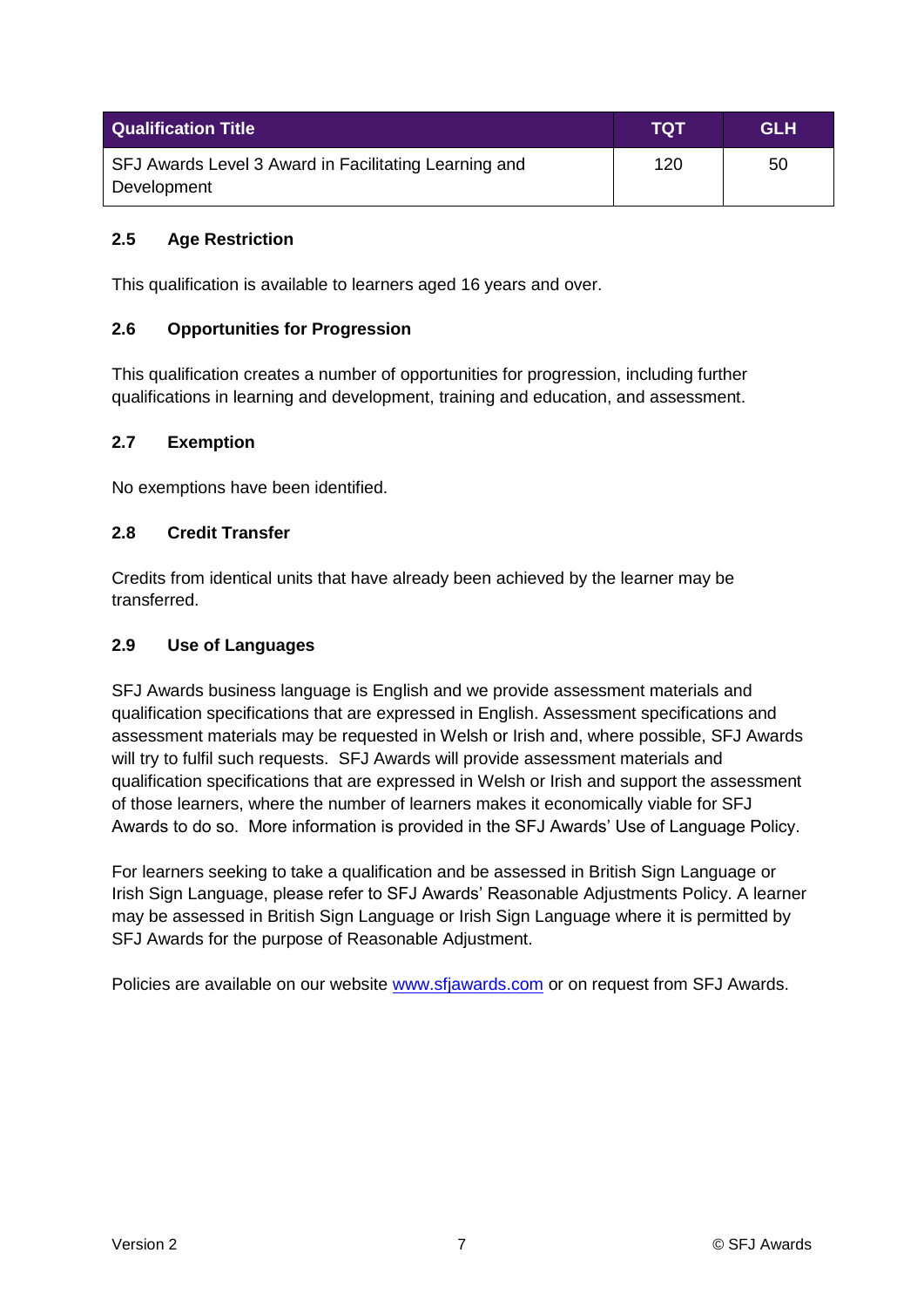### **3 Centre Requirements**

Centres must be approved by SFJ Awards and also have approval to deliver the qualifications they wish to offer. This is to ensure centres have the processes and resources in place to deliver the qualifications. Approved centres must adhere to the requirements detailed in the SFJ Awards Centre Handbook, which includes information for centres on assessment and internal quality assurance processes and procedures and is available in the centres' area of the SFJ Awards website [http://sfjawards.com/approved-centres.](http://sfjawards.com/approved-centres)

Centres are responsible for ensuring that their assessor and internal quality assurance staff:

- are occupationally competent and/or knowledgeable as appropriate to the assessor or IQA role they are carrying out
- have current experience of assessing/internal quality assuring as appropriate to the assessor or IQA role they are carrying out, and
- have access to appropriate training and support.

Information on the induction and continuing professional development of those carrying out assessment and internal quality assurance must be made available by centres to SFJ Awards through the external quality assurance process.

This qualification handbook should be used in conjunction with the SFJ Awards Centre Handbook, the SFJ Awards Assessment Policy and the SFJ Awards Quality Assurance (Internal and External) Policy. All policies are available on the website [www.sfjawards.com](http://www.sfjawards.com/) or on request from SFJ Awards.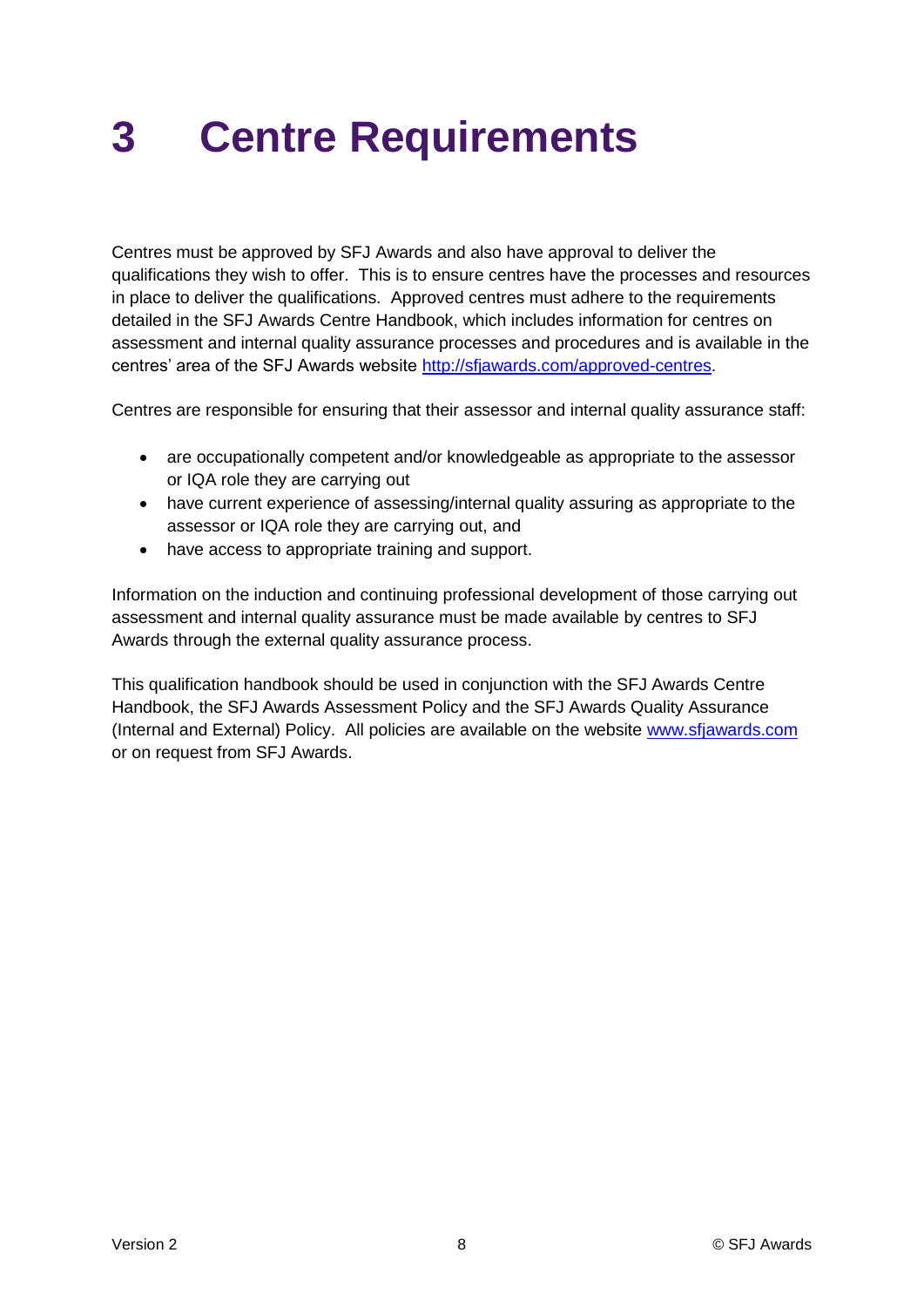### **4 Assessment**

**Assessment requirements for individual units, where applicable, are included in Section 5: Qualification Units.**

#### **4.1 Evidence Requirements and Assessment Guidance<sup>2</sup>**

There is no requirement for each unit to be assessed separately. Assessors are advised to adopt a holistic approach and, where possible, to use one activity as evidence for learning outcomes and assessment criteria for two or more units.

The mandatory unit *Understand the principles and practices of learning and development*  must be assessed using methods appropriate to the assessment of knowledge and understanding.

The optional units require performance evidence of the learner working with real learners in an organisational context.

Primary assessment methods must include:

- observation of performance in a work environment
- examining products of work

Supplementary evidence for the optional units may be gathered by:

- questioning
- professional discussion
- witness testimony
- looking at practitioner/learner statements

There must be valid, authentic and sufficient evidence for all the assessment criteria. Holistic assessment is encouraged and one piece of evidence may be used to meet the requirements of more than one learning outcome or assessment criterion.

#### **4.2 Assessors<sup>3</sup>**

This section relates to the assessors who are assessing the learner. All those who assess this qualification must:

**.** 

<sup>&</sup>lt;sup>2</sup> Extracted from: Qualification Guidance for Awarding Organisations, Learning and Development Qualifications,

LSIS June 2013 (LSIS has now closed and has been replaced by the Education and Training Foundation)  $3$  lbid (2) above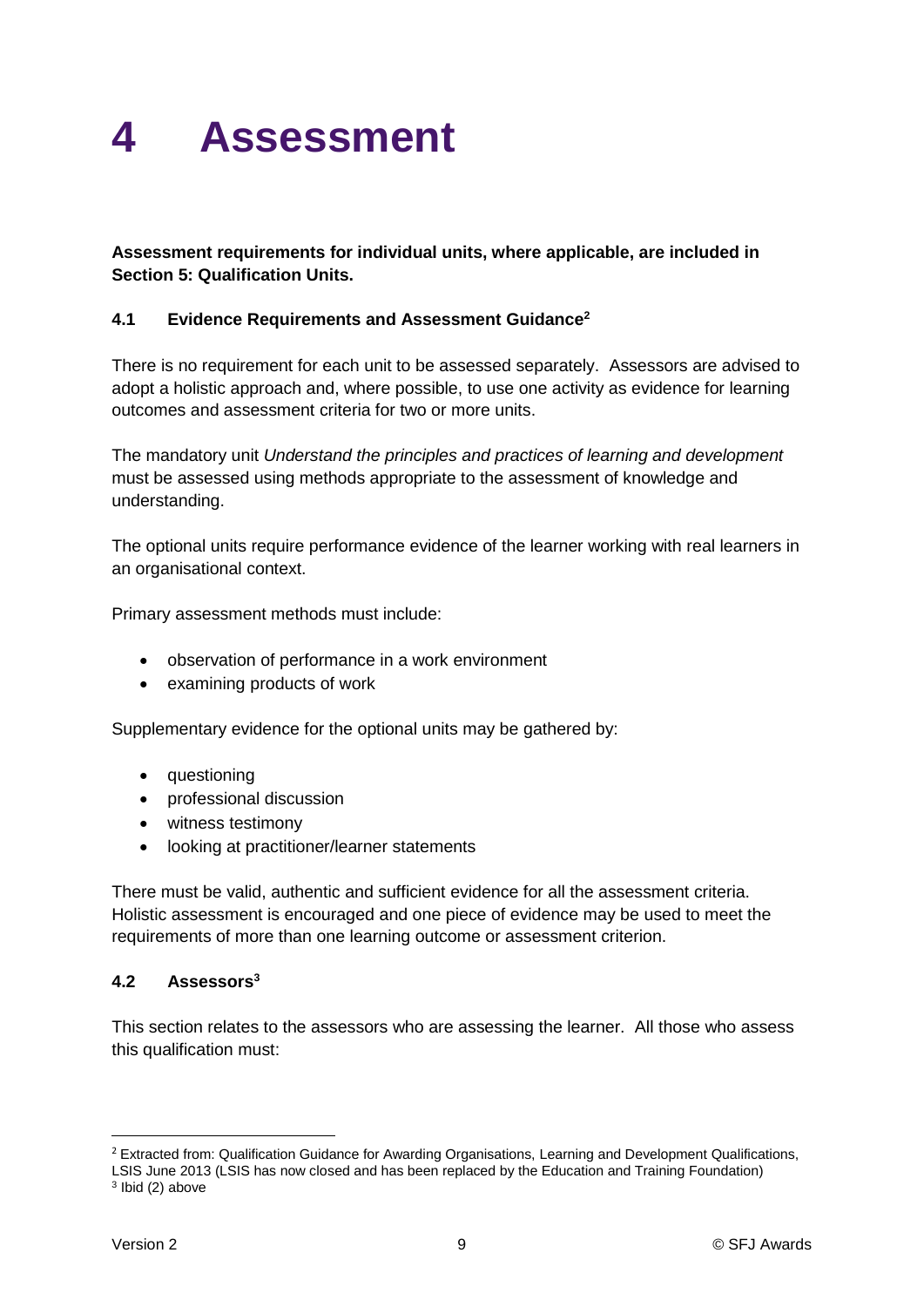- already hold the qualification (or previous equivalent qualifications) they are assessing and have successfully assessed learners for other qualifications
- have up-to-date working knowledge and experience of best practice in assessment and quality assurance
- hold one of the following qualifications or their recognised equivalent:
	- the Level 3 Award in Assessing Competence in the Work Environment or
	- the Level 3 Certificate in Assessing Vocational Achievement, or
	- A1 Assess candidate performance using a range of methods, or
	- D32 Assess candidate performance and D33 Assess candidate using differing sources of evidence.
- show current evidence of continuing professional development in assessment and quality assurance.

#### **4.3 Internal Quality Assurers<sup>4</sup>**

All those who quality assure this qualification internally must:

- have up-to-date working knowledge and experience of best practice in assessment and quality assurance
- hold one of the following assessor qualifications or their recognised equivalent:
	- the Level 3 Award in Assessing Competence in the Work Environment, or
	- the Level 3 Certificate in Assessing Vocational Achievement, or
	- A1 Assess candidate performance using a range of methods, or
	- D32 Assess candidate performance and D33 Assess candidate using differing sources of evidence.
- hold one of the following internal quality assurance qualifications or their recognised equivalent:
	- the Level 4 Award in the Internal Quality Assurance of Assessment Processes and Practice, or
	- the Level 4 Certificate in Leading the Internal Quality Assurance of Assessment Processes and Practice, or
	- V1 Conduct internal quality assurance of the assessment process, or
	- D34 Internally verify the assessment process.
- show current evidence of continuing professional development in assessment and quality assurance.

#### **4.4 External Quality Assurers**

External quality assurers (EQAs) are appointed by SFJ Awards to approve centres and to monitor the assessment and internal quality assurance carried out by centres. SFJ Awards is responsible for ensuring that their external quality assurance team have:

- sufficient occupational knowledge
- current experience of external quality assurance

1

<sup>4</sup> Extracted from: Qualification Guidance for Awarding Organisations, Learning and Development Qualifications, LSIS June 2013 (LSIS has now closed and has been replaced by the Education and Training Foundation)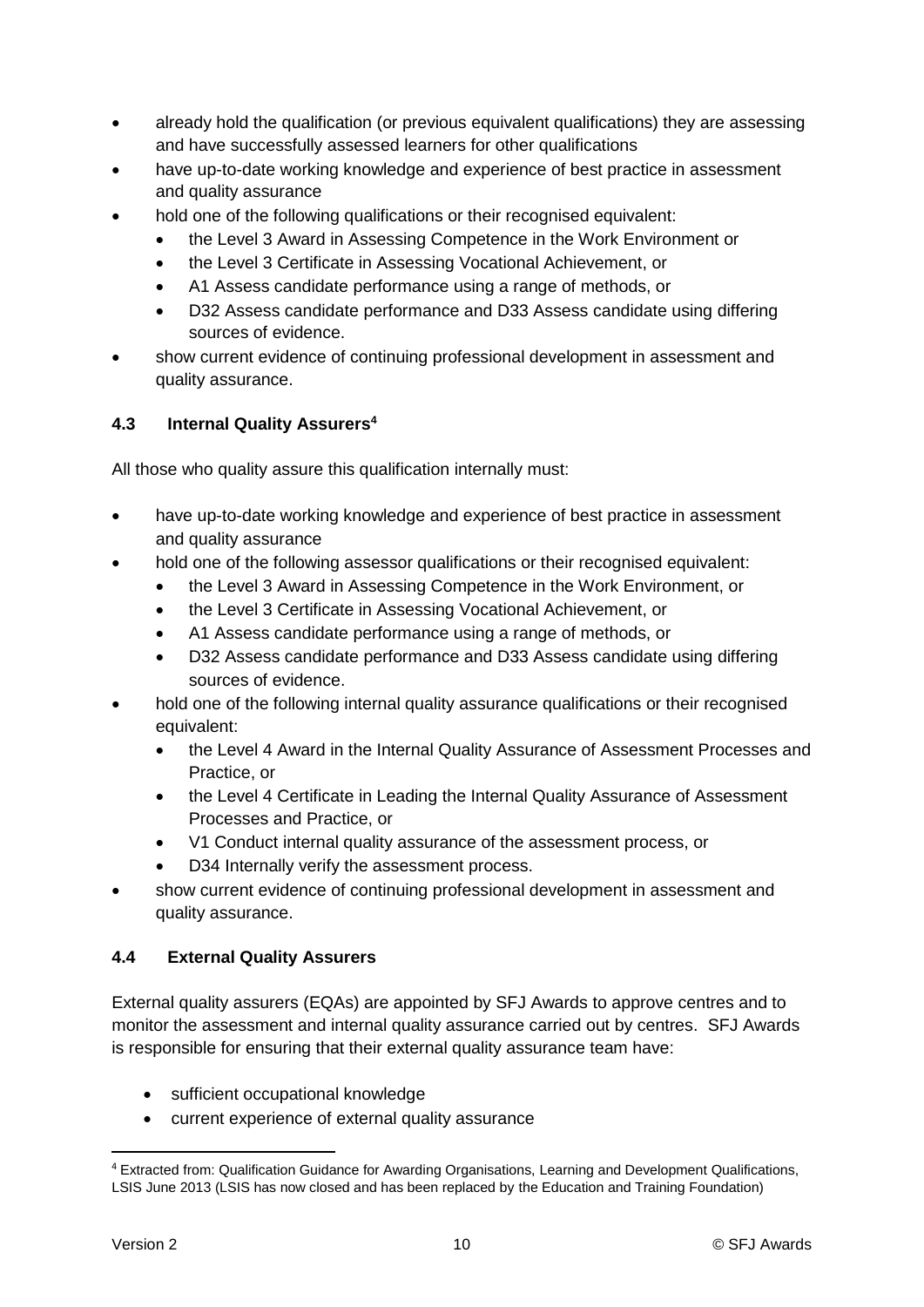• access to appropriate training and support.

External quality assurance is carried out to ensure that there is compliance, validity, reliability and good practice in centres. EQAs must have appropriate occupational and verifying knowledge and expertise.

#### **4.4.1 Occupational Competence**

To demonstrate their competence, EQAs must be:

- qualified with a recognised external quality assurance qualification, or
- working towards a recognised external quality assurance qualification.

#### **4.4.2 Qualification Knowledge**

EQAs must maintain their occupational and external quality assurance knowledge. They will attend training and development designed to keep them up-to-date, facilitate standardisation between staff and share good practice.

#### **4.5 Expert Witnesses**

Expert witnesses, for example line managers and supervisors, can provide evidence that a learner has demonstrated competence in an activity. Their evidence contributes to performance evidence and has parity with assessor observation. Expert witnesses do not however perform the role of assessor.

#### **4.5.1 Occupational Competence**

Expert witnesses must, according to current sector practice, be competent in the functions covered by the units for which they are providing evidence.

They must be able to demonstrate consistent application of the skills and the current supporting knowledge and understanding in the context of a recent role directly related to the qualification unit that they are witnessing as a practitioner, trainer or manager.

#### **4.5.2 Qualification Knowledge**

Expert witnesses must be familiar with the qualification unit(s) and must be able to interpret current working practices and technologies within the area of work.

#### **4.6 Assessing Competence**

The purpose of assessing competence is to make sure that an individual is competent to carry out the activities required in their work. Assessors gather and judge evidence during normal work activities to determine whether the learner demonstrates their competence against the standards in the qualification unit(s). Competence should be demonstrated at a level appropriate to the qualification. The skills required at the different qualification levels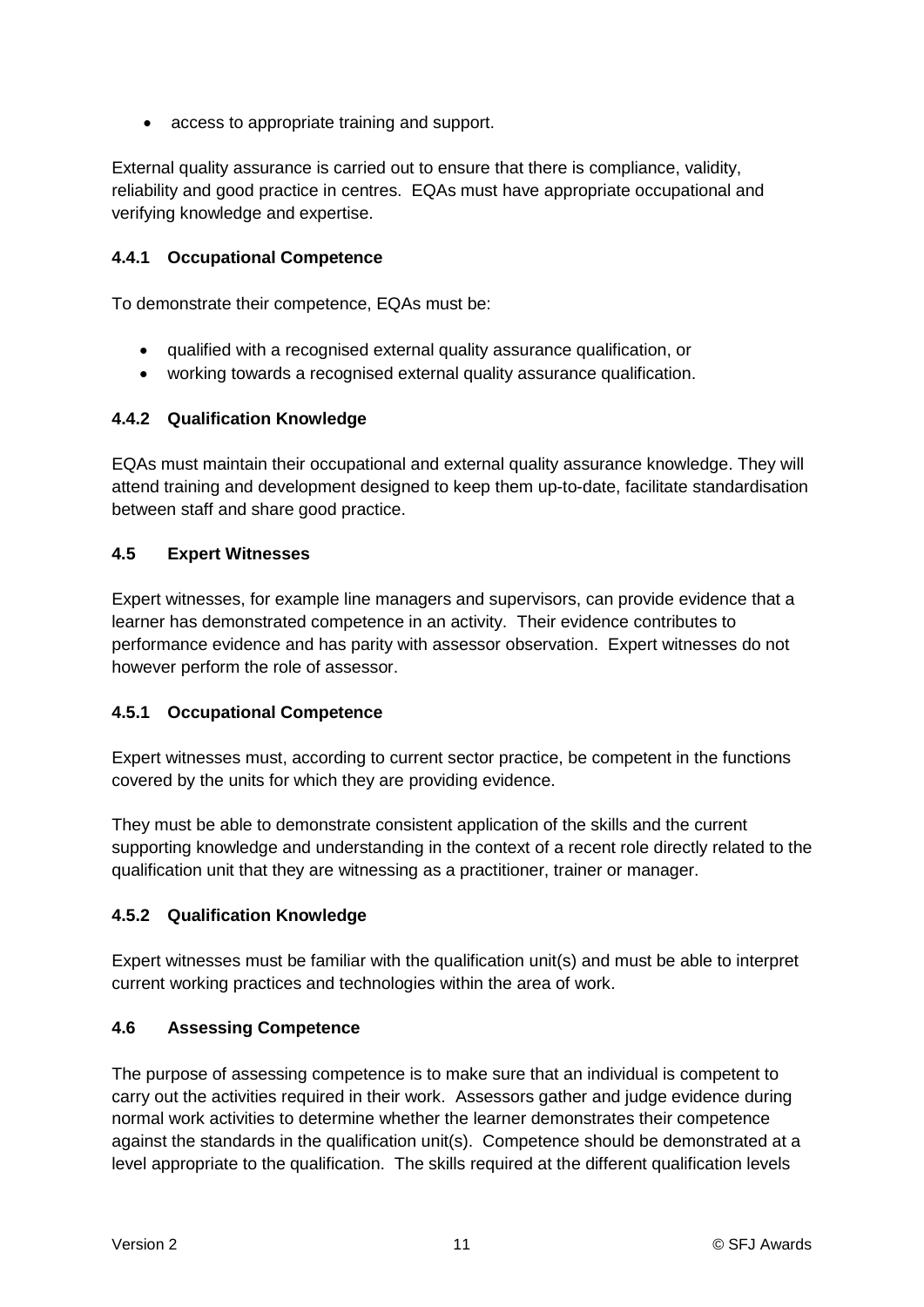are defined in Ofqual's level descriptors.<sup>5</sup> Further information on qualification levels is included in the SFJ Awards Assessment Policy.

Evidence must be:

- Valid
- Authentic
- Sufficient
- Current
- Reliable.

Assessment should be integrated into everyday work to make the most of opportunities that arise naturally within the workplace.

#### **4.7 Methods for Assessing Competence**

Qualifications may be assessed using any method, or combination of methods in Section 4.1, which clearly demonstrate that the learning outcomes and assessment criteria have been met.

Assessors need to be able to select the right assessment methods for the competences that are being assessed, without overburdening the learner or the assessment process, or interfering with everyday work activities. SFJ Awards expects assessors to use a combination of different assessment methods to make a decision about an individual's occupational competence. Further information on assessment methods is provided below and also in the SFJ Awards Assessment Policy.

#### **4.7.1 Observation**

Where learners demonstrate their competence in a real work situation, this must be done without the intervention from a tutor, supervisor or colleague.

The optional units require performance evidence of the learner working with real learners in an organisational context.

Primary assessment methods must include:

- observation of performance in a work environment
- examining products of work

#### **4.7.2 Testimony of witnesses and expert witnesses**

Supplementary evidence for the optional units may be gathered through witness testimony.

**<sup>.</sup>** <sup>5</sup> Qualification and Component Levels: Requirements and Guidance for All Awarding Organisations and All Qualifications, Ofqual 2015, [www.gov.uk/government/publications/qualification-and](http://www.gov.uk/government/publications/qualification-and-component-levels)[component-levels](http://www.gov.uk/government/publications/qualification-and-component-levels)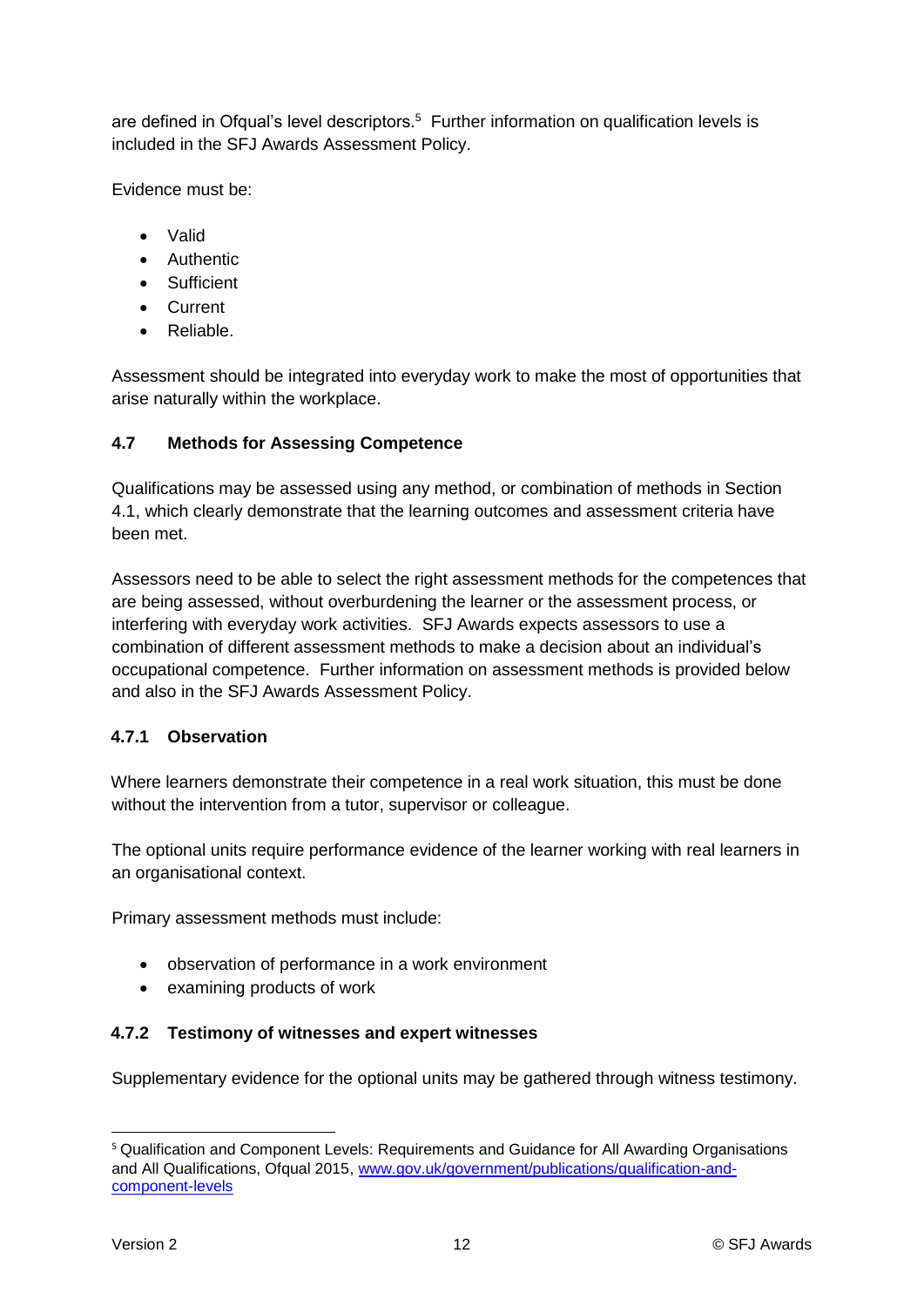Witness testimonies can be generated by peers, line managers and other individuals working closely with the learner. Witnesses are defined as being those people who are occupationally expert in their role.

Testimony can also be provided by expert witnesses who are occupationally competent **and** familiar with the qualification unit(s). Assessors will not need to spend as long assessing expert witness testimony as they would a witness testimony from a non-expert. Therefore if expert witnesses are involved in the assessment strategy for a qualification a greater number of learners can be managed by a smaller number of assessors.

The assessor is however responsible for making the final judgement in terms of the learner meeting the evidence requirements for the qualification unit(s).

#### **4.7.3 Work outputs (product evidence)**

Examples of work outputs include plans, learner/practitioner statements and learning/development activities. Assessors can use work outputs in conjunction with other assessment methods, such as observation and discussion, to confirm competence and assure authenticity of the evidence presented.

#### **4.7.4 Professional discussion**

Discussions allow the learner to describe and reflect on their performance and knowledge in relation to the standards. Assessors can use discussions to test the authenticity, validity and reliability of a learner's evidence. Written/audio records of discussions must be maintained.

#### **4.7.5 Questioning the learner**

Questioning can be carried out orally or in written form and used to cover any gaps in assessment or corroborate other forms of evidence. Written/audio records of all questioning must be maintained.

#### **4.7.6 Simulations**

Simulations are not allowed in this qualification. The mandatory unit *Understand the principles and practices of learning and development* must be assessed using methods appropriate to the assessment of knowledge and understanding and therefore simulation is inappropriate.

The optional units require performance evidence of the learner working with real learners in an organisational context.

#### **4.8 Assessing Knowledge and Understanding**

Knowledge-based assessment involves establishing what the learner knows or understands at a level appropriate to the qualification. The depth and breadth of knowledge required at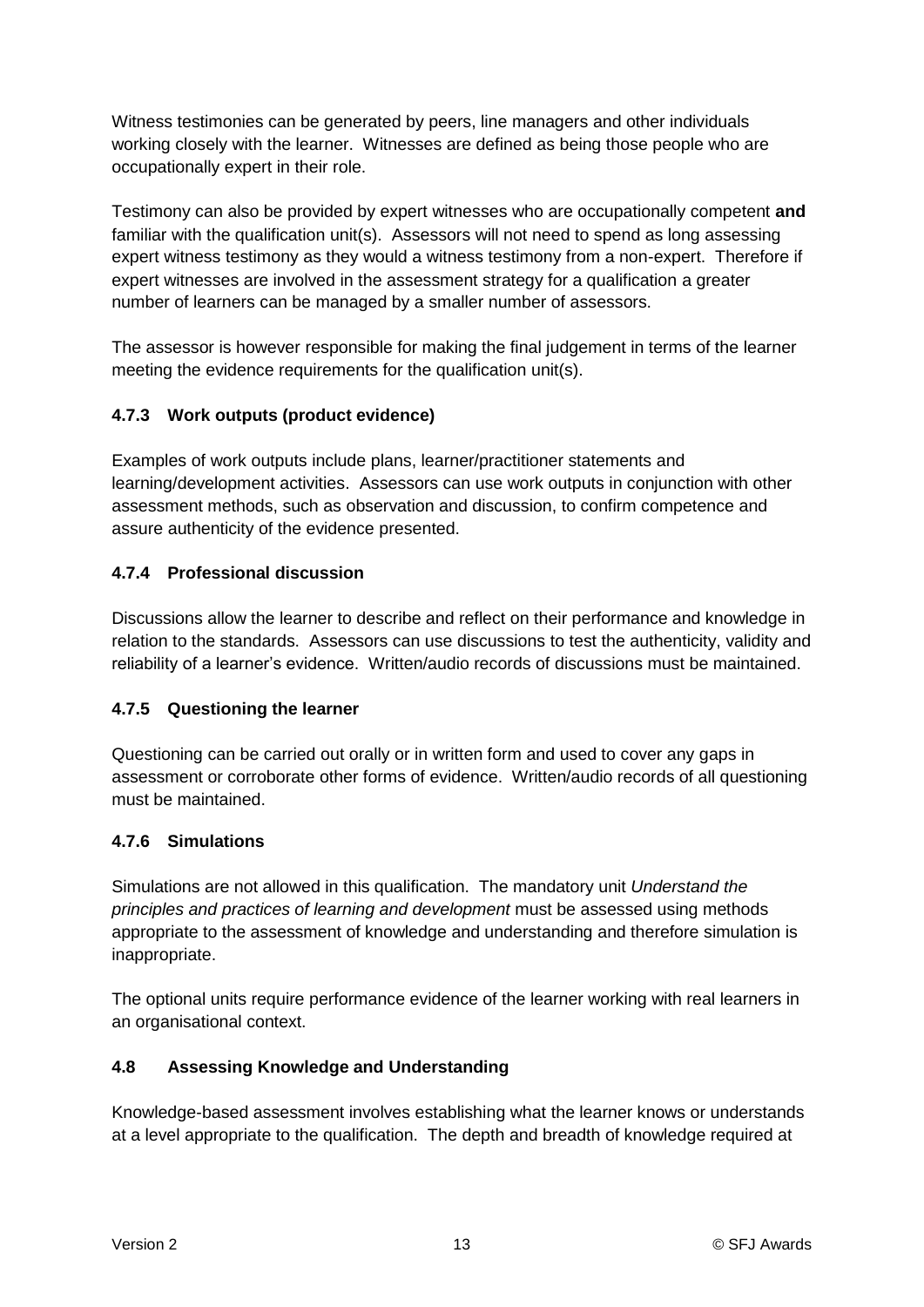the different qualification levels are defined in Ofqual's level descriptors.<sup>6</sup> Further information on qualification levels is included in the SFJ Awards Assessment Policy.

Assessments must be:

- Fair
- Robust
- Rigorous
- Authentic
- Sufficient
- Transparent
- Appropriate.

Good practice when assessing knowledge includes use of a combination of assessment methods to ensure that as well as being able to recall information, the learner has a broader understanding of its application in the workplace. This ensures that qualifications are a valid measure of a learner's knowledge and understanding.

A proportion of any summative assessment may be conducted in controlled environments to ensure conditions are the same for all learners. This could include use of:

- Closed book conditions, where learners are not allowed access to reference materials
- Time bound conditions
- Invigilation.

#### **4.9 Methods for Assessing Knowledge**

Qualifications may be assessed using any method, or combination of methods in Section 4.1, which clearly demonstrate that knowledge-based learning outcomes and assessment criteria have been met. Evidence of assessment, examples listed below, can be included in a portfolio of evidence.

- a) Written tests in a controlled environment
- b) Multiple choice questions
- c) Evidenced question and answer sessions with assessors
- d) Evidenced professional discussions
- e) Written assignments (including scenario-based written assignments).

Where written assessments are used centres must maintain a sufficient bank of assignments which are changed regularly.

<sup>1</sup> <sup>6</sup> Qualification and Component Levels: Requirements and Guidance for All Awarding Organisations and All Qualifications, Ofqual 2015 [www.gov.uk/government/publications/qualification-and](http://www.gov.uk/government/publications/qualification-and-component-levels)[component-levels](http://www.gov.uk/government/publications/qualification-and-component-levels)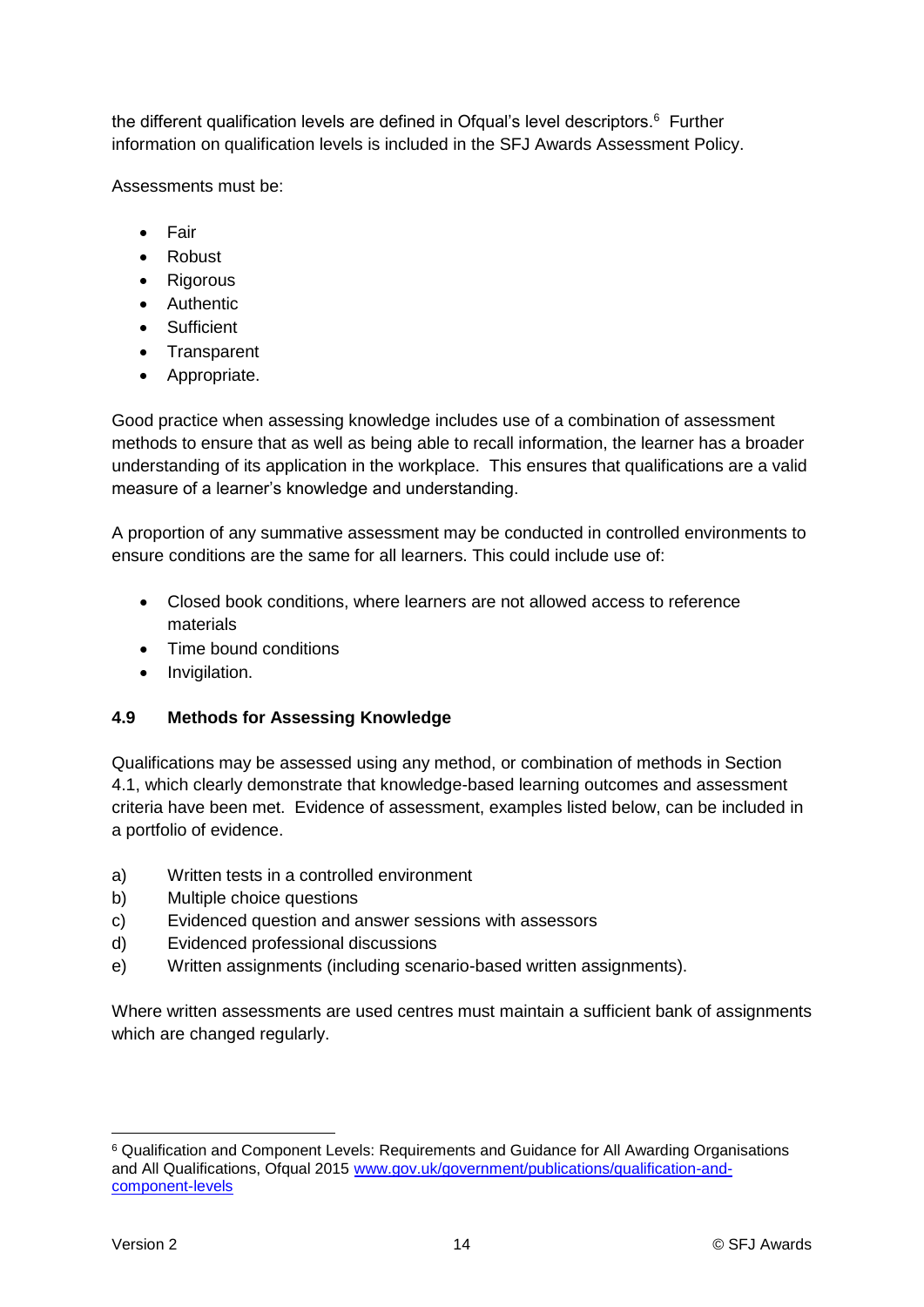#### **4.10 Assessment Planning**

Planning assessment allows a holistic approach to be taken, which focuses on assessment of the learner's work activity as a whole. This means that the assessment:

- reflects the skills requirements of the workplace
- saves time
- streamlines processes
- makes the most of naturally occurring evidence opportunities.

Planning assessment enables assessors to track learners' progress and incorporate feedback into the learning process; assessors can therefore be sure that learners have had sufficient opportunity to acquire the skills and knowledge to perform competently and consistently to the standards before being assessed. The assessment is therefore a more efficient, cost effective process which minimises the burden on learners, assessors and employers.

#### **4.11 Standardisation**

Internal and external standardisation is required to ensure the consistency of evidence, assessment decisions and qualifications awarded over time.

#### **4.11.1 Internal standardisation**

IQAs should facilitate internal standardisation events for assessors to attend and participate, in order to review evidence used, make judgments, compare quality and come to a common understanding of what is sufficient.

#### **4.11.2 External standardisation**

SFJ Awards will enable access to external standardisation opportunities for centres and EQAs over time.

Further information on standardisation is available in the SFJ Awards Quality Assurance (Internal and External) Policy and the SFJ Awards Standardisation Policy.

#### **4.12 Recognition of Prior Learning (RPL)**

'Recognition of prior learning (RPL) is the process of recognising previous formal, informal or experiential learning so that the learner avoids having to repeat learning/assessment within a new qualification. RPL is a broad concept and covers a range of possible approaches and outcomes to the recognition of prior learning (including credit transfer where an awarding organisation has decided to attribute credit to a qualification)'.<sup>7</sup>

**<sup>.</sup>** <sup>7</sup> After the QCF: A New Qualifications Framework, Ofqual 2015 <https://www.gov.uk/government/consultations/after-the-qcf-a-new-qualifications-framework>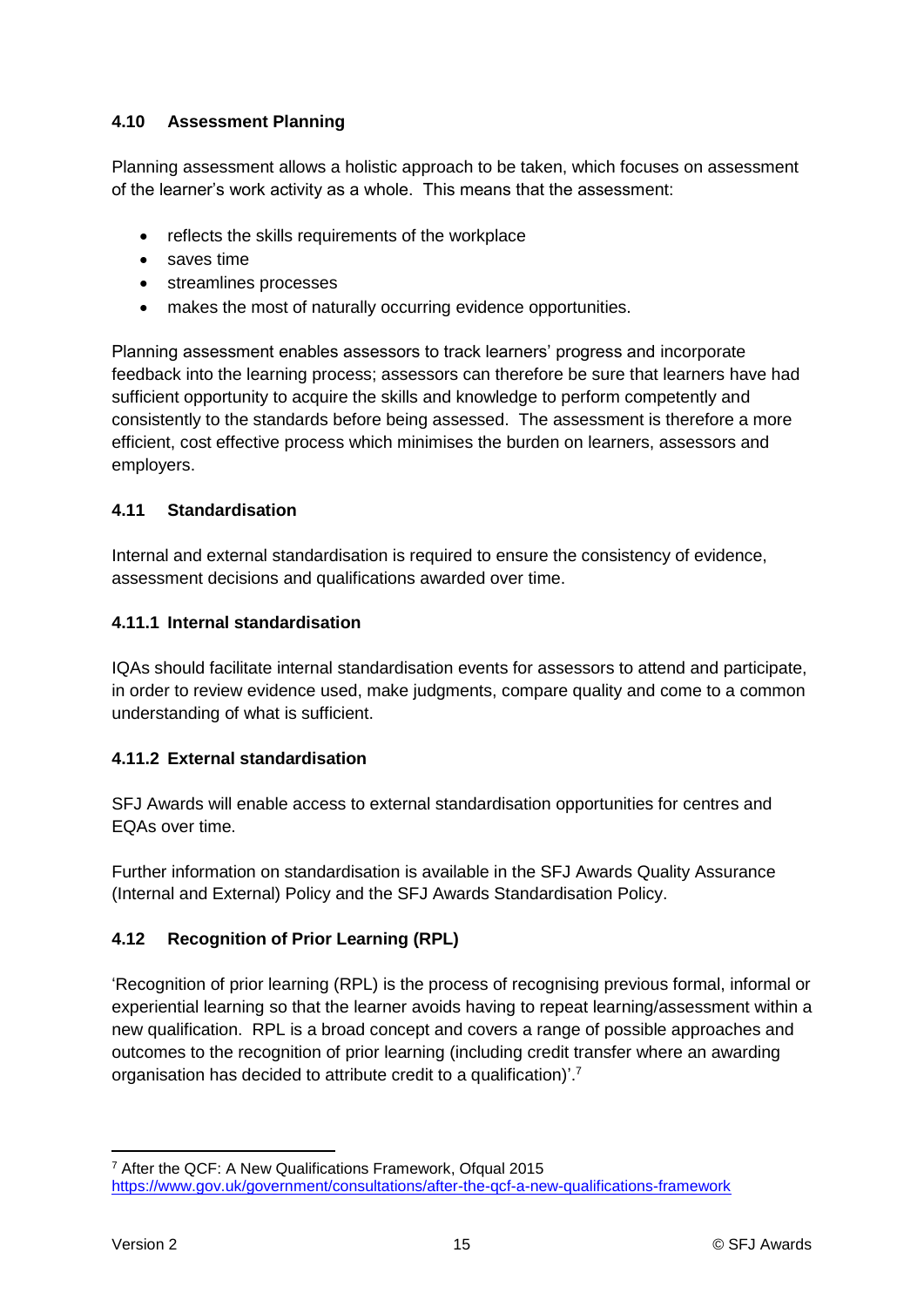The use of RPL encourages transferability of qualifications and/or units, which benefits both learners and employers. SFJ Awards supports the use of RPL and centres must work to the principles included in Section 6 Assessment and Quality Assurance of the SFJ Awards Centre Handbook and outlined in SFJ Awards Recognition of Prior Learning Policy.

#### **4.13 Equality and Diversity**

Centres must comply with legislation and the requirements of the RQF relating to equality and diversity. There should be no barriers to achieving a qualification based on:

- Age
- Disability
- Gender
- Gender reassignment
- Marriage and civil partnerships
- Pregnancy and maternity
- Race
- Religion and belief
- Sexual orientation

Reasonable adjustments are made to ensure that learners who are disabled are not disadvantaged in any way. Learners must declare their needs prior to the assessment and all necessary reasonable adjustment arrangements must have been approved by SFJ Awards and implemented before the time of their assessment.

Further information is available in the SFJ Awards Reasonable Adjustments and Special Considerations Policy and the SFJ Awards Equality of Opportunity Policy.

#### **4.14 Health and Safety**

SFJ Awards is committed to safeguarding and promoting the welfare of learners, employees and volunteers and expect everyone to share this commitment.

SFJ Awards fosters an open and supportive culture to encourage the safety and well-being of employees, learners and partner organisations to enable:

- learners to thrive and achieve
- employees, volunteers and visitors to feel secure
- everyone to feel assured that their welfare is a high priority.

Assessment of competence based qualifications in the justice sector can carry a high risk level due to the nature of some roles. Centres must therefore ensure that due regard is taken to assess and manage risk and have procedures in place to ensure that:

- qualifications can be delivered safely with risks to learners and those involved in the assessment process minimised as far as possible
- working environments meet relevant health and safety requirements.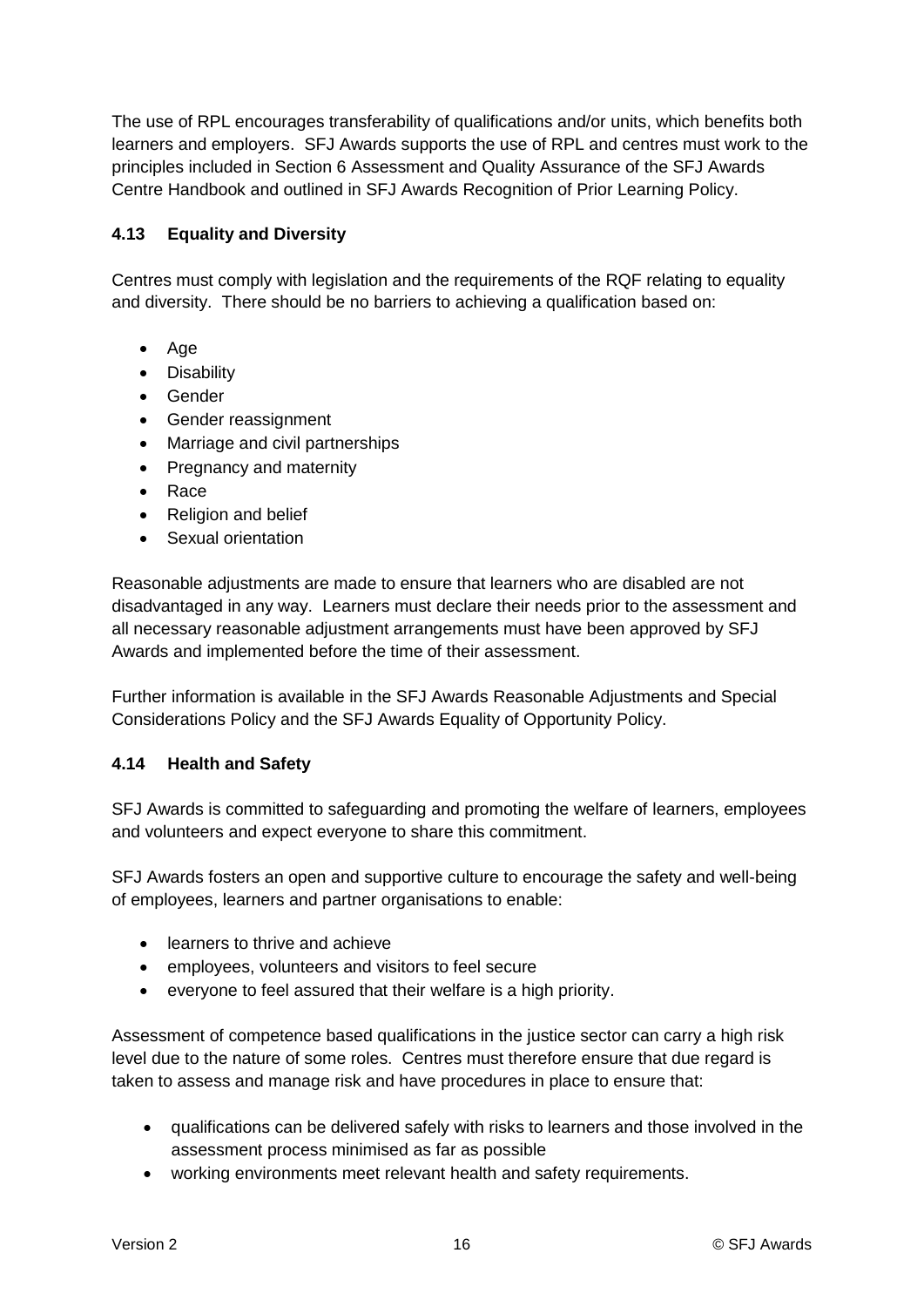## **5 Qualification Units**

#### **Mandatory Unit**

| <b>Title</b>                                                                                       |                                                  | Understand the principles and practices of learning and development |                                                                                                                 |                                                                                 |  |  |
|----------------------------------------------------------------------------------------------------|--------------------------------------------------|---------------------------------------------------------------------|-----------------------------------------------------------------------------------------------------------------|---------------------------------------------------------------------------------|--|--|
| <b>Level</b>                                                                                       |                                                  | 3                                                                   |                                                                                                                 |                                                                                 |  |  |
| <b>Credit Value</b>                                                                                |                                                  | 6                                                                   |                                                                                                                 |                                                                                 |  |  |
| <b>GLH</b>                                                                                         |                                                  | 25                                                                  |                                                                                                                 |                                                                                 |  |  |
|                                                                                                    | <b>Learning Outcomes</b>                         |                                                                     |                                                                                                                 | <b>Assessment Criteria</b>                                                      |  |  |
|                                                                                                    | The learner will:                                |                                                                     |                                                                                                                 | The learner can:                                                                |  |  |
| 1. Understand the purpose and context<br>of learning and development                               |                                                  | 1.1                                                                 | Analyse the objectives of learning and<br>development for learners and for<br>organisations                     |                                                                                 |  |  |
|                                                                                                    |                                                  | 1.2                                                                 | Explain the contexts and environments in<br>which learning and development takes<br>place                       |                                                                                 |  |  |
| 2.                                                                                                 | Understand the learning and<br>development cycle |                                                                     | 2.1                                                                                                             | Explain the learning and development cycle<br>and each of its constituent parts |  |  |
|                                                                                                    |                                                  | 2.2                                                                 | Explain how the learning and development<br>cycle is used to enhance learner<br>experience                      |                                                                                 |  |  |
| 3.<br>Understand the needs of learners in<br>relation to learning and development                  |                                                  | 3.1                                                                 | Summarise why it is necessary to<br>understand learner needs and motivations<br>for learning and development    |                                                                                 |  |  |
|                                                                                                    |                                                  | 3.2                                                                 | Explain how to adapt learning and<br>development to meet the needs and<br>preferences of learners               |                                                                                 |  |  |
|                                                                                                    |                                                  | 3.3                                                                 | Outline the factors that can lead to the<br>improvement and maintenance of learner<br>engagement and motivation |                                                                                 |  |  |
| Understand the roles and<br>4.<br>responsibilities of the learning and<br>development practitioner |                                                  | 4.1                                                                 | Explain own role and responsibilities in<br>relation to learning and development                                |                                                                                 |  |  |
|                                                                                                    |                                                  | 4.2                                                                 | Explain the points of referral available to<br>help meet the needs of learners                                  |                                                                                 |  |  |
|                                                                                                    |                                                  | 4.3                                                                 | Explain the practitioner role in the<br>development of learners in the learning and<br>development process      |                                                                                 |  |  |
|                                                                                                    |                                                  | 4.4                                                                 | Explain the practitioner's role in the quality<br>improvement of learning and development                       |                                                                                 |  |  |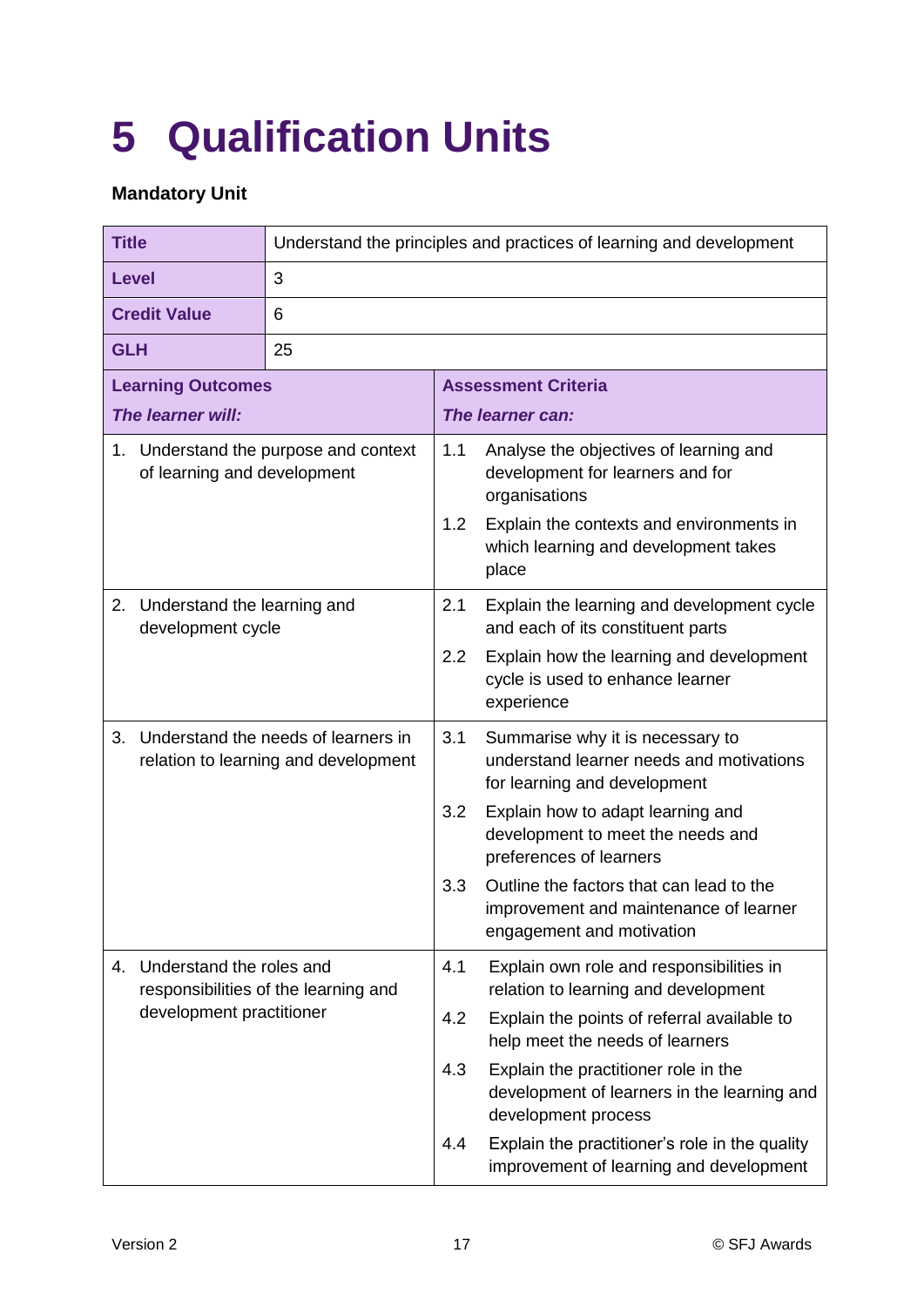|                                                                                      | 4.5                                                                                                                                                                                                                                                             | Summarise the practitioner's role in<br>managing risks to and safeguarding<br>learners                         |
|--------------------------------------------------------------------------------------|-----------------------------------------------------------------------------------------------------------------------------------------------------------------------------------------------------------------------------------------------------------------|----------------------------------------------------------------------------------------------------------------|
| Understand legislative and<br>5.<br>organisational requirements in                   | 5.1                                                                                                                                                                                                                                                             | Explain learners' rights in relation to<br>equality, diversity and inclusion                                   |
| relation to learning and development                                                 | 5.2                                                                                                                                                                                                                                                             | Explain the practitioner's and the<br>organisation's responsibility for the safety<br>and security of learners |
|                                                                                      | 5.3                                                                                                                                                                                                                                                             | Summarise the purpose and limits of<br>confidentiality in relation to learners and the<br>organisation         |
|                                                                                      | 5.4                                                                                                                                                                                                                                                             | Explain requirements for record keeping in<br>relation to learning and development                             |
| Additional information about the unit                                                |                                                                                                                                                                                                                                                                 |                                                                                                                |
| Unit $aim(s)$                                                                        | This unit assesses the knowledge and<br>understanding a learning and development<br>practitioner requires to underpin their practice.<br>'Practitioner' means anyone with a learning and<br>development responsibility as the whole or a part<br>of their role. |                                                                                                                |
| Assessment requirements specified by a<br>sector or regulatory body (if appropriate) | All learning outcomes in this unit must be<br>assessed using methods appropriate to the<br>assessment of knowledge and understanding.                                                                                                                           |                                                                                                                |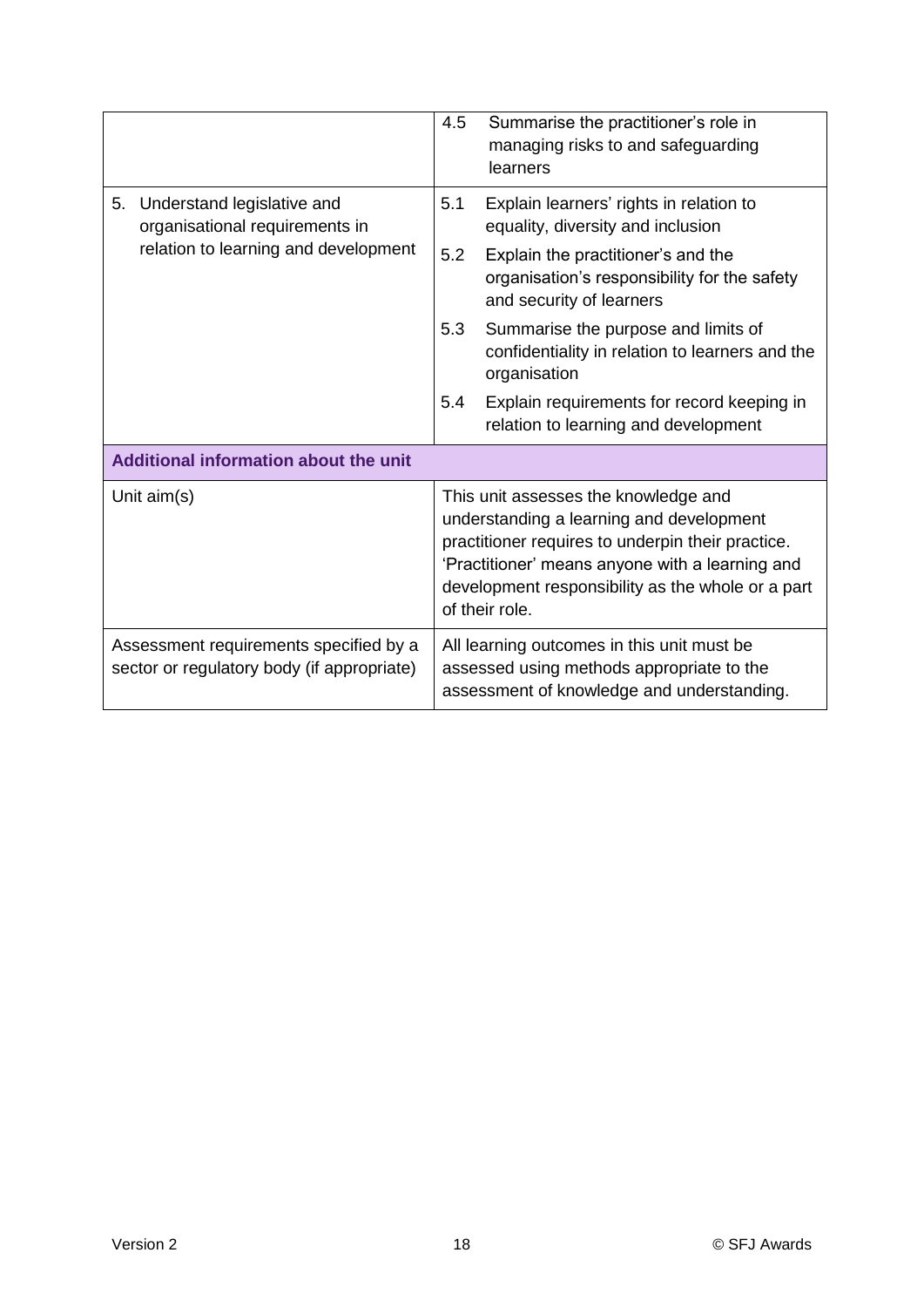#### **Optional Units**

| <b>Title</b>        |                                | Facilitate learning and development in groups                              |                                                                                                                  |                                                                                                           |  |
|---------------------|--------------------------------|----------------------------------------------------------------------------|------------------------------------------------------------------------------------------------------------------|-----------------------------------------------------------------------------------------------------------|--|
| <b>Level</b>        |                                | 3                                                                          |                                                                                                                  |                                                                                                           |  |
| <b>Credit Value</b> |                                | 6                                                                          |                                                                                                                  |                                                                                                           |  |
| <b>GLH</b>          |                                | 25                                                                         |                                                                                                                  |                                                                                                           |  |
|                     | <b>Learning Outcomes</b>       |                                                                            |                                                                                                                  | <b>Assessment Criteria</b>                                                                                |  |
|                     | The learner will:              |                                                                            |                                                                                                                  | The learner can:                                                                                          |  |
|                     | of learning and development in | 1. Understand principles and practices                                     | 1.1                                                                                                              | Explain purposes of group learning and<br>development                                                     |  |
|                     | groups                         |                                                                            | 1.2                                                                                                              | Explain why delivery of learning and<br>development must reflect group dynamics                           |  |
|                     |                                |                                                                            | 1.3                                                                                                              | Evaluate methods for facilitating learning<br>and development to meet the needs of<br>groups              |  |
|                     |                                | 1.4                                                                        | Explain how to manage risks and safeguard<br>individuals when facilitating learning and<br>development in groups |                                                                                                           |  |
|                     |                                |                                                                            | 1.5                                                                                                              | Explain how to overcome barriers to<br>learning in groups                                                 |  |
|                     |                                |                                                                            | 1.6                                                                                                              | Explain how to monitor individual learner<br>progress within group learning and<br>development activities |  |
|                     |                                |                                                                            | 1.7                                                                                                              | Explain how to adapt delivery based on<br>feedback from learners in groups                                |  |
| 2.                  | development in groups          | Be able to facilitate learning and                                         | 2.1                                                                                                              | Clarify facilitation methods with group<br>members to meet group and individual<br>learning objectives    |  |
|                     |                                |                                                                            | 2.2                                                                                                              | Implement learning and development<br>activities to meet learning objectives                              |  |
|                     |                                |                                                                            | 2.3                                                                                                              | Manage risks to group and individual<br>learning and development                                          |  |
| 3.                  | contexts                       | Be able to assist groups to apply new<br>knowledge and skills in practical | 3.1                                                                                                              | Develop opportunities for individuals to<br>apply new knowledge and skills in practical<br>contexts       |  |
|                     |                                |                                                                            | 3.2                                                                                                              | Provide feedback to improve the application<br>of learning                                                |  |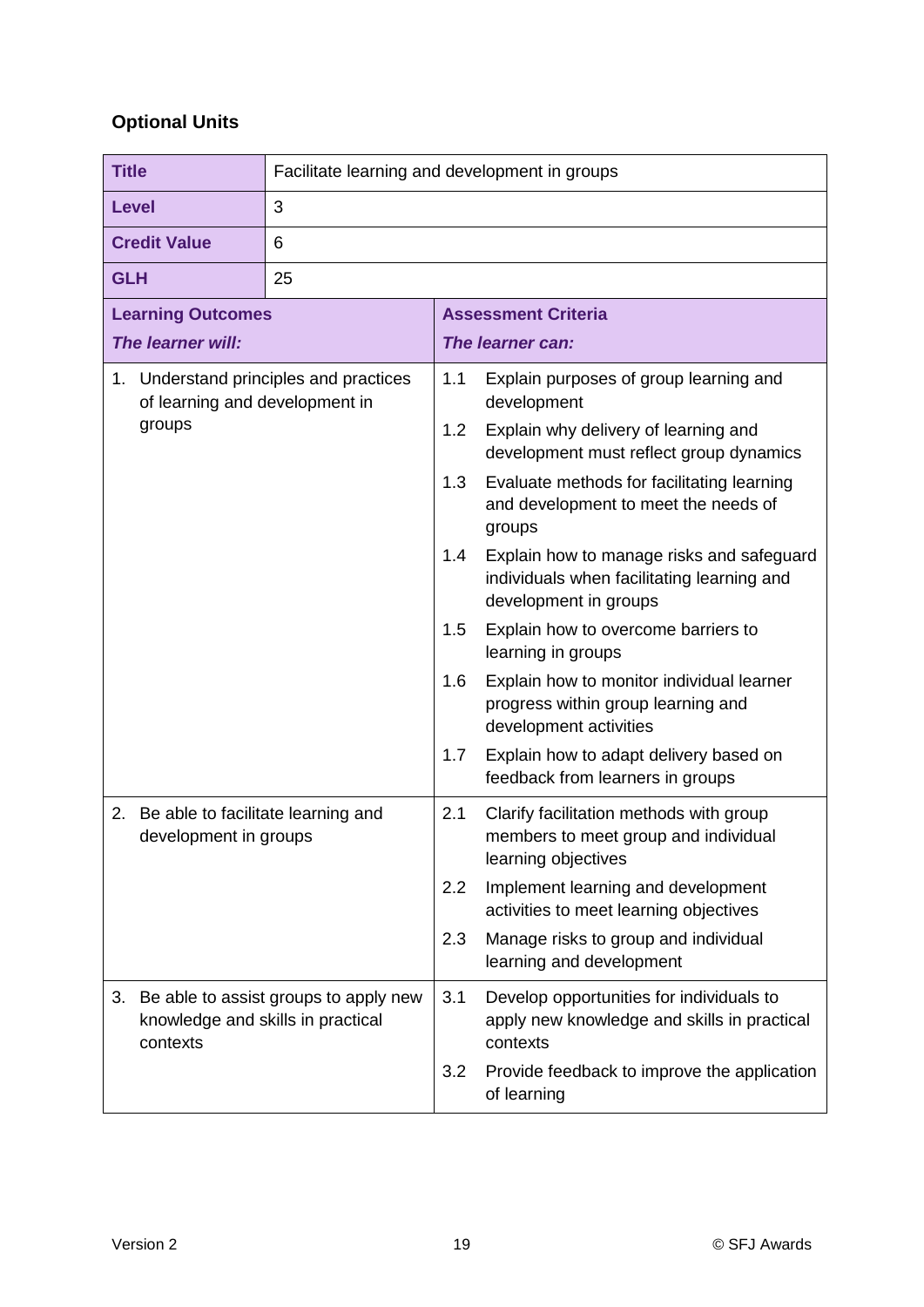| Be able to assist learners to reflect on<br>4.<br>their learning and development<br>undertaken in groups | 4.1<br>Support self-evaluation by learners<br>4.2<br>Review individual responses to learning<br>and development in groups<br>Assist learners to identify their future<br>4.3<br>learning and development needs                                                                                                                                                                                                                                                                                                                                                     |
|----------------------------------------------------------------------------------------------------------|--------------------------------------------------------------------------------------------------------------------------------------------------------------------------------------------------------------------------------------------------------------------------------------------------------------------------------------------------------------------------------------------------------------------------------------------------------------------------------------------------------------------------------------------------------------------|
| Additional information about the unit                                                                    |                                                                                                                                                                                                                                                                                                                                                                                                                                                                                                                                                                    |
| Unit $aim(s)$                                                                                            | The aim of this unit is to assess a learning and<br>development practitioner understanding of group<br>dynamics and facilitating learning and<br>development in groups. They are required to<br>understand the use of a variety of methods, for<br>example, presentations, instructions,<br>demonstrations, small group activities, skills<br>practice and feedback, e-learning, blended<br>learning, role plays, simulations or experiential<br>learning. 'Practitioner' means anyone with a<br>learning and development responsibility as part of<br>their role. |
| Assessment requirements specified by a<br>sector or regulatory body (if appropriate)                     | This unit assesses occupational competence.<br>Evidence for learning outcomes 2, 3 and 4 must<br>come from performance in the work environment.<br>Simulations, projects or assignments are not<br>allowed.                                                                                                                                                                                                                                                                                                                                                        |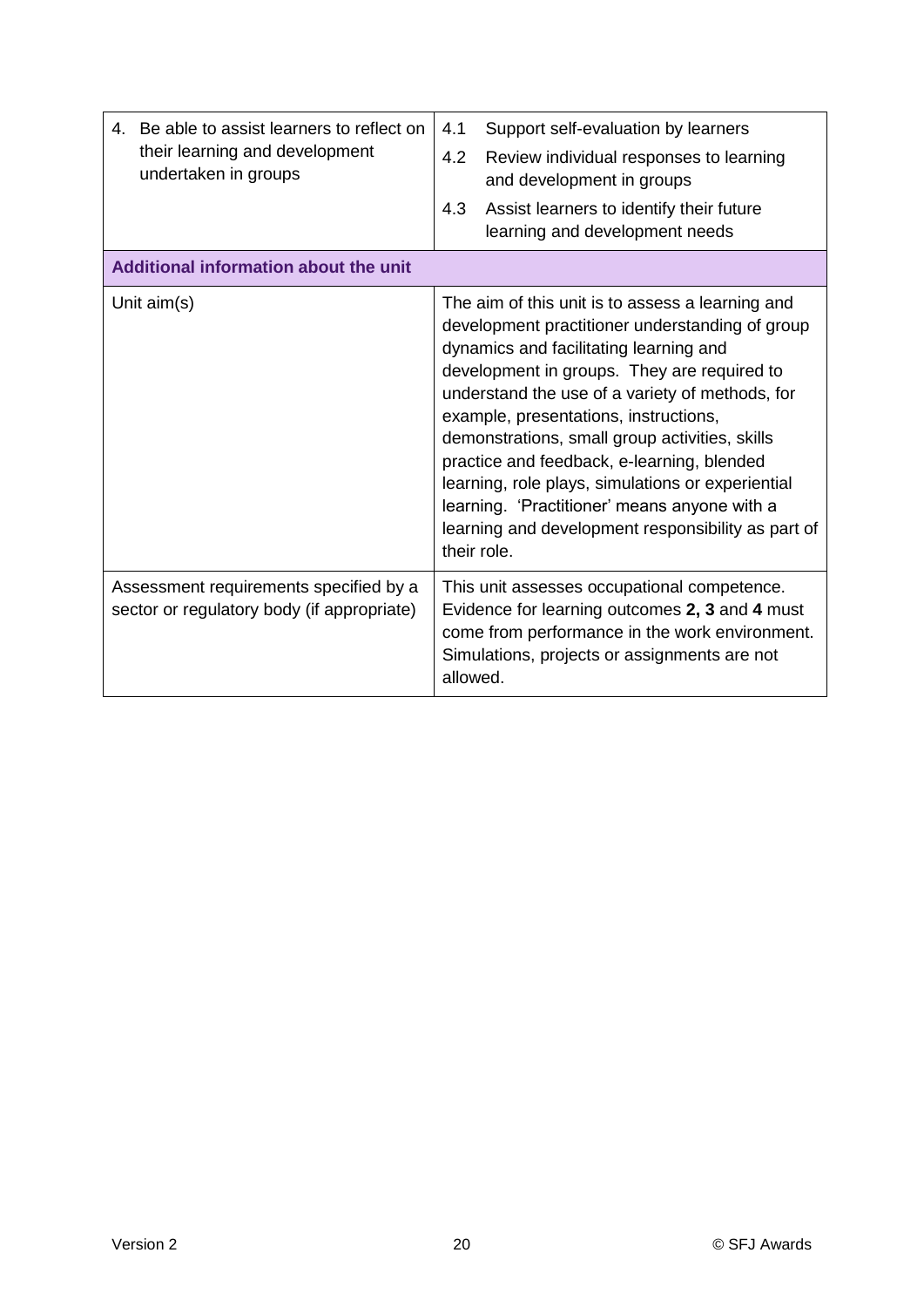| <b>Title</b>                                                                   | Facilitate learning and development for individuals                           |     |                                                                                                                   |  |  |
|--------------------------------------------------------------------------------|-------------------------------------------------------------------------------|-----|-------------------------------------------------------------------------------------------------------------------|--|--|
| <b>Level</b>                                                                   | 3                                                                             |     |                                                                                                                   |  |  |
| <b>Credit Value</b>                                                            | 6                                                                             |     |                                                                                                                   |  |  |
| <b>GLH</b>                                                                     | 25                                                                            |     |                                                                                                                   |  |  |
| <b>Learning Outcomes</b>                                                       |                                                                               |     | <b>Assessment Criteria</b>                                                                                        |  |  |
| The learner will:                                                              |                                                                               |     | The learner can:                                                                                                  |  |  |
| of one to one learning and                                                     | 1. Understand principles and practices                                        | 1.1 | Explain purposes of one to one learning<br>and development                                                        |  |  |
| development                                                                    |                                                                               | 1.2 | Explain factors to be considered when<br>facilitating learning and development to<br>meet individual needs        |  |  |
|                                                                                |                                                                               | 1.3 | Evaluate methods for facilitating learning<br>and development to meet the needs of<br>individuals                 |  |  |
|                                                                                |                                                                               |     | Explain how to manage risks and<br>safeguard individuals when facilitating one<br>to one learning and development |  |  |
|                                                                                |                                                                               | 1.5 | Explain how to overcome individual barriers<br>to learning                                                        |  |  |
|                                                                                |                                                                               | 1.6 | Explain how to monitor individual learner<br>progress                                                             |  |  |
|                                                                                |                                                                               | 1.7 | Explain how to adapt delivery to meet<br>individual learner needs                                                 |  |  |
| Be able to facilitate one to one<br>2 <sub>1</sub><br>learning and development |                                                                               | 2.1 | Clarify facilitation methods with individuals<br>to meet their learning and/or development<br>objectives          |  |  |
|                                                                                |                                                                               | 2.2 | Implement activities to meet learning and/or<br>development objectives                                            |  |  |
|                                                                                |                                                                               | 2.3 | Manage risks and safeguard learners<br>participating in one to one learning and/or<br>development                 |  |  |
| 3.<br>practical contexts                                                       | Be able assist individual learners in<br>applying new knowledge and skills in | 3.1 | Develop opportunities for individuals to<br>apply their new knowledge and learning in<br>practical contexts       |  |  |
|                                                                                |                                                                               | 3.2 | Explain benefits to individuals of applying<br>new knowledge and skills                                           |  |  |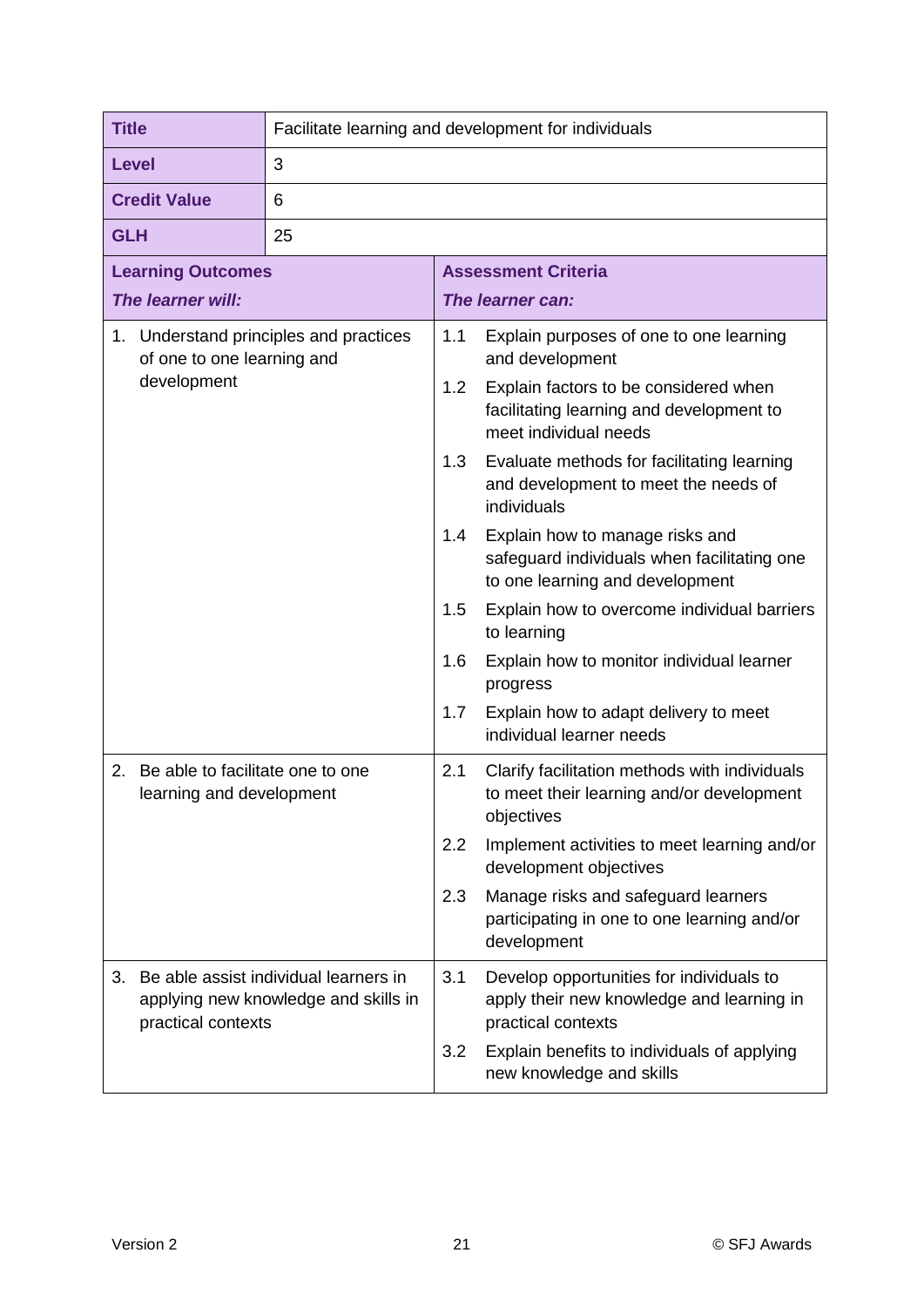| Be able to assist individual learners in<br>4.<br>reflecting on their learning and/or<br>development | 4.1<br>Explain benefits of self evaluation to<br>individuals<br>4.2<br>Review individual responses to one to one<br>learning and/or development<br>4.3<br>Assist individual learners to identify their<br>future learning and/or development needs                                                                                                                                                    |  |
|------------------------------------------------------------------------------------------------------|-------------------------------------------------------------------------------------------------------------------------------------------------------------------------------------------------------------------------------------------------------------------------------------------------------------------------------------------------------------------------------------------------------|--|
| Additional information about the unit                                                                |                                                                                                                                                                                                                                                                                                                                                                                                       |  |
| Unit $aim(s)$                                                                                        | The aim of this unit is to assess a learning and<br>development practitioner understanding of how to<br>facilitate learning and development for<br>individuals. This could be someone in a coaching<br>or mentoring role. They are required to<br>understand the use of a variety of methods.<br>'Practitioner' means anyone with a learning and<br>development responsibility as part of their role. |  |
| Assessment requirements specified by a<br>sector or regulatory body (if appropriate)                 | This unit assesses occupational competence.<br>Evidence for learning outcomes 2, 3 and 4 must<br>come from performance in the work environment.<br>Simulations, projects or assignments are not<br>allowed.                                                                                                                                                                                           |  |